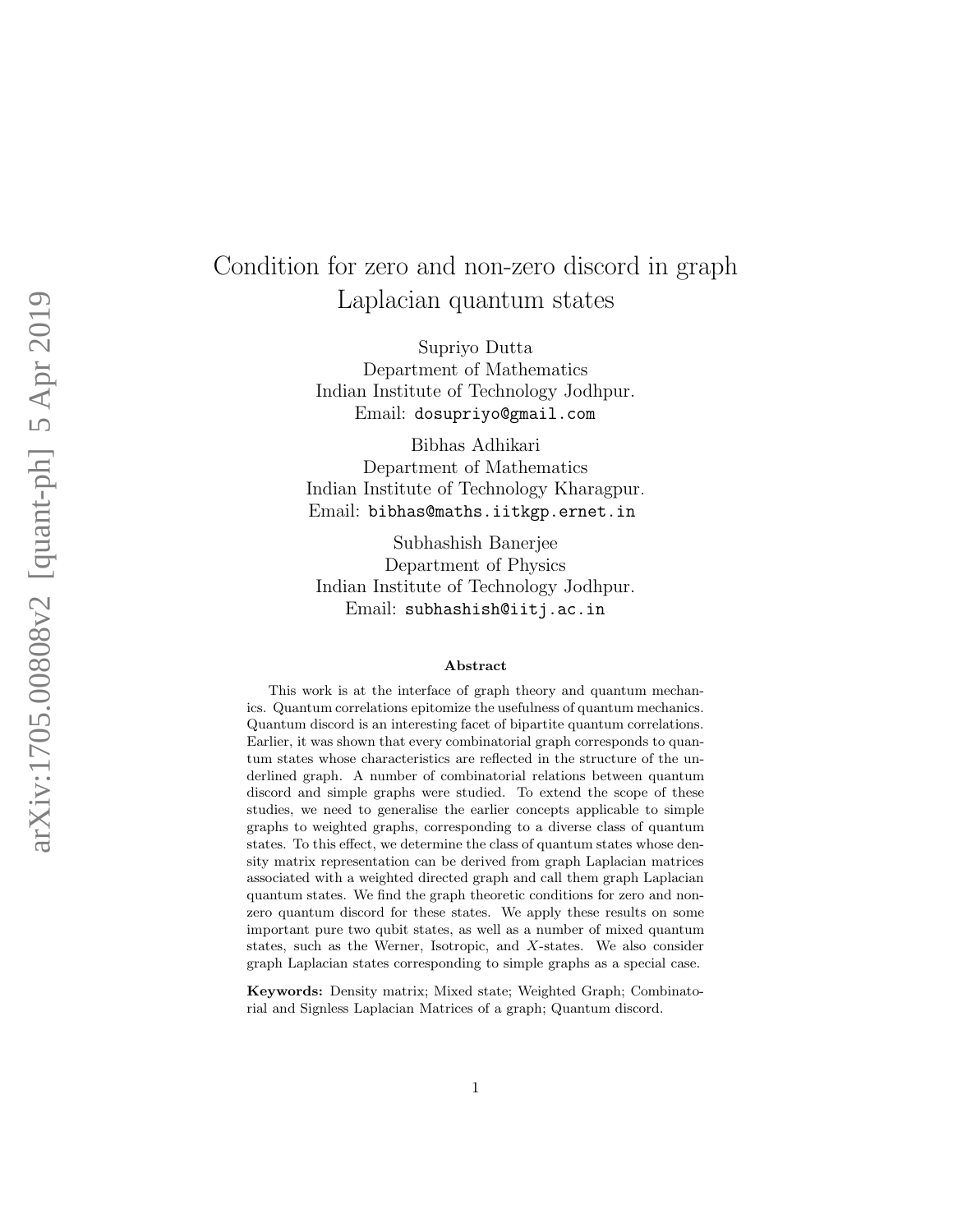# 1 Introduction

A strong interest has been generated towards applying graphs and networks in different aspects of quantum mechanics and quantum information in recent times  $[1, 2, 3, 4, 5, 6, 7, 8, 9, 10]$ . Another scenario where this could be envisaged would be the discretization of a Hamiltonian, within a tight binding model, such that the electron lives on the vertices of the graph and the dynamics induces their hopping from one vertex to another. Quantum states defined by using combinatorial Laplacian and signless Laplacian matrices associated with a weighted directed graph have recently been introduced and investigated in [11]. Throughout the paper we call these quantum states as graph Laplacian states. In this paper we derive certain conditions on structure of weighted directed graphs such that the graph Laplacian quantum states have zero quantum discord.

Recall that quantum discord  $D(\rho)$  of a state  $\rho$  is a class of quantum correlations which has been used as a resource in quantum information and communication [12, 13, 14, 15, 16, 17]. From the perspective of computational complexity, it is proved that calculating  $D(\rho)$  is an NP-complete problem [18, 19]. This calls for developing alternate measures and techniques to realize quantum discord  $[20]$ . In our earlier work  $[10]$ , we have constructed a number of criterion for zero discord in graph Laplacian quantum states corresponding to simple graph. Also, we have produced a graph theoretic measure of quantum discord. Simple graphs do not possess directed, weighted edges and loops. As a result we can express a limited number of useful quantum states as a graph Laplacian quantum state. Therefore, for wider applicability, we need to generalise our earlier constructions for weighted graphs. This work is related to combinatorial graphs and their corresponding quantum states. We find out conditions on graphs such that the corresponding quantum states have non-zero discord. These conditions shed light into the nature of discord in a number of important quantum states. Hence just by observing the structural properties of the graph, the quantum discord can be determined. These properties include existence or non-existence of some particular edges, and degree of vertices. Therefore, this work develops a new method of visualization to the problem of discord by exploiting the connection between graph theory and quantum mechanics.

Consider a bipartite system of order  $m \times n$ . Then the density matrix corresponding to such a bipartite system is of order  $mn \times mn$  and it is a block matrix having each block of size n. Treating a graph as a clustered graph on  $m \times n$ vertices in which each cluster contains  $n$  vertices, the combinatorial Laplacian matrix and the signless Laplacian matrix (defined in Section 2) define block density matrices corresponding to the graph. The arrangement of edges in the clustered graph determines the discord in the corresponding quantum states. This approach can be considered as a combinatorial approach to the realization of quantum discord. Interpreting the Werner states, isotropic states and some of the X states as graph Laplacian states, we illuminate their quantum discord in graph theoretic terms.

The article is organized as follows. We provide a brief overview of graph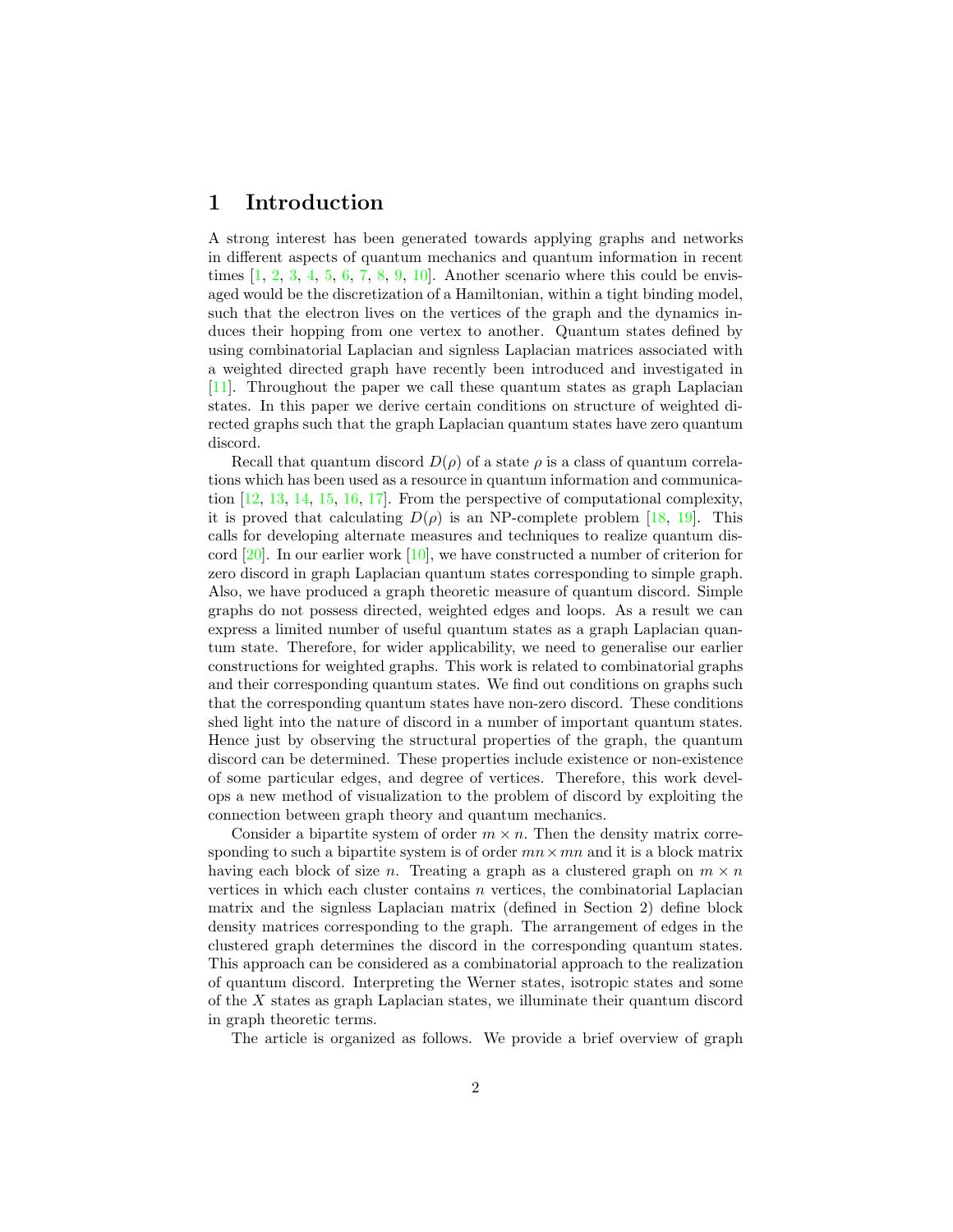theory which is required for the remaining part of the article. We establish the condition for a quantum state to be a graph Laplacian state. In Section 3, we derive a number of results to generate the graph theoretic criterion of discord. Finally we employ these results on some well known states, both pure and mixed, for example, two qubit graph Laplacian states, Werner, Isotropic, and X states, as well as graph Laplacian states corresponding to arbitrary simple graphs. We then conclude.

# 2 Preliminaries

A weighted digraph is an ordered pair of sets denoted by  $G = (V(G), E(G))$ where  $V(G)$  is called the vertex set and  $E(G) \subseteq V \times V$  is a set of ordered pair of vertices called the edge set with a weight function  $w_G : E(G) \to \mathbb{C} \setminus \{0\}$  [11]. If there is no confusion regarding the underlined digraph  $G$ , we simply denote w for  $w_G$ . Now, we consider the following assumptions on all weighted digraphs considered in the article.

#### Assumptions:

- 1. Given two vertices i and j, if  $(i, j) \in E(G)$  then  $(j, i) \in E(G)$  and  $w(j, i) =$  $\overline{w(i,j)}$ , the complex conjugate of  $w(i,j)$ .
- 2. If  $(i, i) \in E(G)$  then  $w(i, i) \in \mathbb{R}^+$ , the set of non-negative real numbers.

Note that if  $w(i, j) = 1$  for all  $(i, j) \in E(G)$  and  $(i, i) \notin E(G)$  for all  $i \in V(G)$ then the digraph  $G$  becomes a simple graph. Let  $G$  be a weighted digraph on N vertices. Then the adjacency matrix  $A(G) = [a_{ij}]_{N \times N}$  associated with a weighted digraph  $G$  is defined by,

$$
a_{ij} = \begin{cases} w(i,j) & \text{if } (i,j) \in E(G), \\ 0 & \text{if } (i,j) \notin E(G) \end{cases}
$$
 (1)

and  $a_{ji} = \overline{a_{ij}} = w(i,\overline{j})$ . Thus  $A(G)$  is a Hermitian matrix. The weighted degree of a vertex  $i$  is defined by

$$
d_i = \sum_{(i,j)\in E(G)} |w(i,j)| = \sum_{j=1}^{N} |a_{i,j}|.
$$
 (2)

The degree matrix is the diagonal matrix defined by  $D(G) = \text{diag}\{d_1, d_2, \ldots d_N\}.$ The Laplacian and the signless Laplacian matrices are defined by  $L(G)$  =  $D(G) - A(G)$  and  $Q(G) = D(G) + A(G)$ , respectively. It is proved in [11] that  $L(G)$  and  $Q(G)$  are positive semidefinite Hermitian matrices. Recall that a density matrix  $\rho$  corresponding to a quantum state is a positive semi-definite Hermitian matrix with unit trace. Consequently the density matrices corresponding to a weighted digraph are defined as

$$
\rho_l(G) = \frac{1}{\text{trace}(L(G))} L(G) \text{ and } \rho_q(G) = \frac{1}{\text{trace}(Q(G))} Q(G). \tag{3}
$$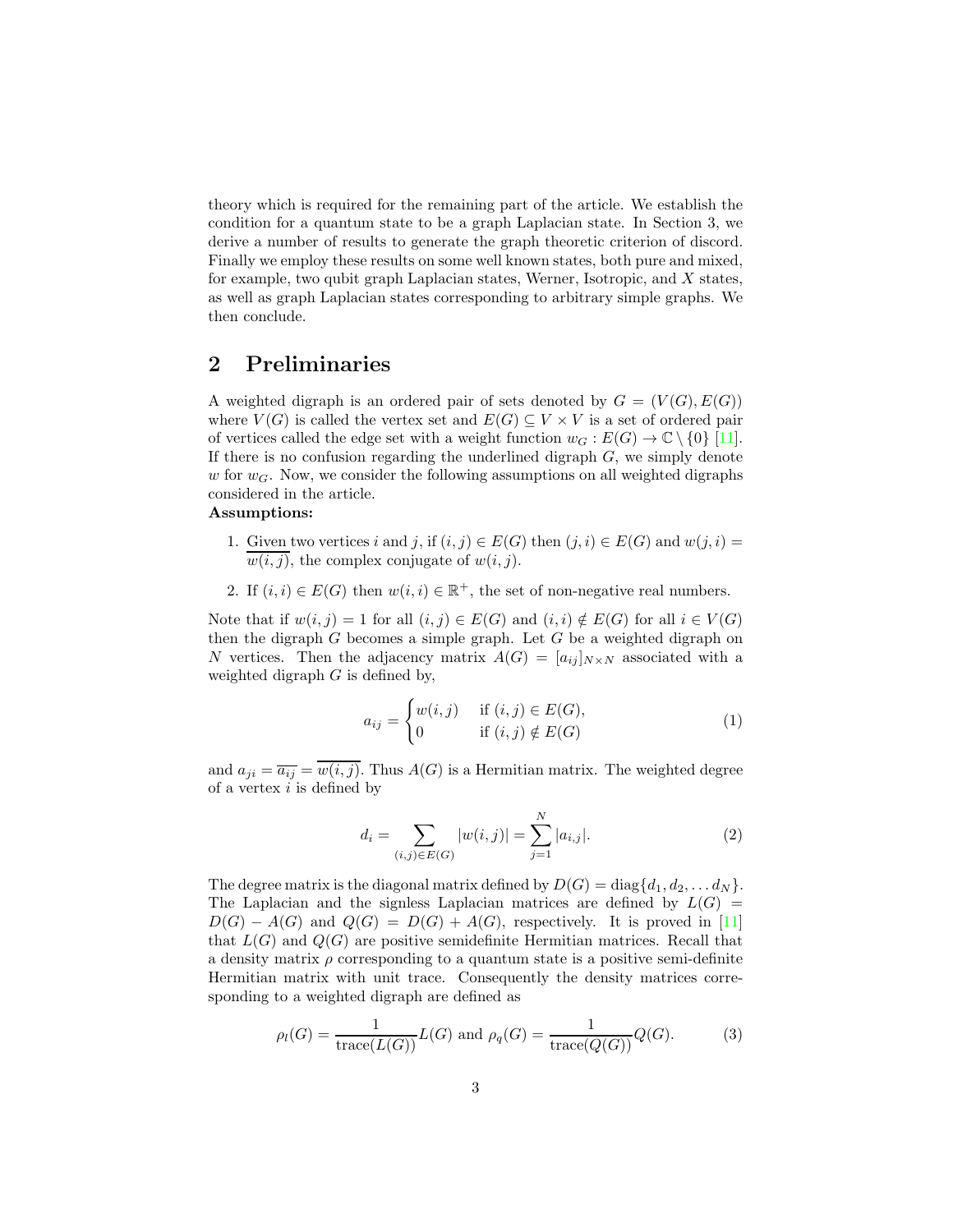We denote  $\rho_l(G)$  and  $\rho_q(G)$  together with  $\rho(G)$  when no confusion arises. We call the digraph G as the graph representation of  $\rho(G)$ . Then we have the following lemma.

**Lemma 1.** A density matrix  $\rho = (\rho_{ij})_{N \times N}$  has a graph representation if and only if for all i and j,  $\rho_{ii} \ge \sum_{i \ne j} |\rho_{i,j}|$ .

*Proof.* If  $\rho$  has a graph representation, the weighted digraph G has N vertices since the order of  $\rho$  is N. When  $i \neq j$  and  $\rho_{ij} \neq 0$  there is a directed edge  $(i, j)$  with edge weight  $w(i, j) = \rho_{ij}$ . As  $\rho$  is a positive semi-definite Hermitian matrix,  $\rho_{ji} = \overline{\rho_{ij}}$  and  $\rho_{ii}$  is a non-negative real number. Thus  $(i, j)$  and  $(j, i)$ exists together with  $w(j, i) = w(i, j)$ . Besides,  $\rho_{ii} = d_i + sa_{ii}$ . Here  $s = -1$  for  $\rho_l(G)$  and  $s = 1$  for  $\rho_q(G)$ . Now,

$$
\rho_{ii} = d_i + sa_{ii} = \sum_{j=1}^{N} |w(i,j)| + sw(i,i) = \sum_{j \neq i} |w(i,j)| + |w(i,i)| + sw(i,i)
$$
  
= 
$$
\sum_{j \neq i} |\rho_{ij}| + |w(i,i)| + sw(i,i).
$$
 (4)

As  $\rho_{ii}$  is real,  $w(i, i)$  must be real in the above expression. Now two cases arise.

- Case-I: Let  $w(i, i) = 0$  or  $|w(i, i)| = -sw(i, i)$ . In any case,  $\rho_{ii} =$  $\sum_{j\neq i} |\rho_{i,j}|.$
- Case-II: Let  $w(i, i) \neq 0$  and  $|w(i, i)| + sw(i, i) = 2|w(i, i)|$ . Then, from the above equation,

$$
|w(i,i)| = \frac{\rho_{ii} - \sum_{i \neq j} |\rho_{ij}|}{2} \ge 0.
$$
 (5)

In this case,  $\rho_{ii} \ge \sum_{i \ne j} |\rho_{ij}|.$ 

Matrices with the property  $\rho_{ii} \geq \sum_{i \neq j} |\rho_{ij}|$  are called diagonally dominant. Entanglement of the diagonally dominant density matrices were studied in [21]. Now we state the following definition and examples.

Definition 1. Graph Laplacian quantum states: A quantum state  $\rho$  is said to be a graph Laplacian state if there exists a weighted directed graph G such that  $\rho = \rho(G)$ .

Note that any graph Laplacian state satisfies Lemma 1 that is every graph Laplacian quantum state is represented by a diagonally dominant density matrix and the converse also holds.

Example 1. Consider the quantum state

$$
\rho = \frac{1}{5} \left| 0 \right\rangle \left\langle 0 \right| + \frac{2}{5} \left| 0 \right\rangle \left\langle 1 \right| + \frac{2}{5} \left| 1 \right\rangle \left\langle 0 \right| + \frac{4}{5} \left| 1 \right\rangle \left\langle 1 \right| = \frac{1}{5} \begin{bmatrix} 1 & 2 \\ 2 & 4 \end{bmatrix}.
$$

Note that,  $\rho_{11} \leq \rho_{12}$ . Thus, this quantum state is not a graph Laplacian quantum state.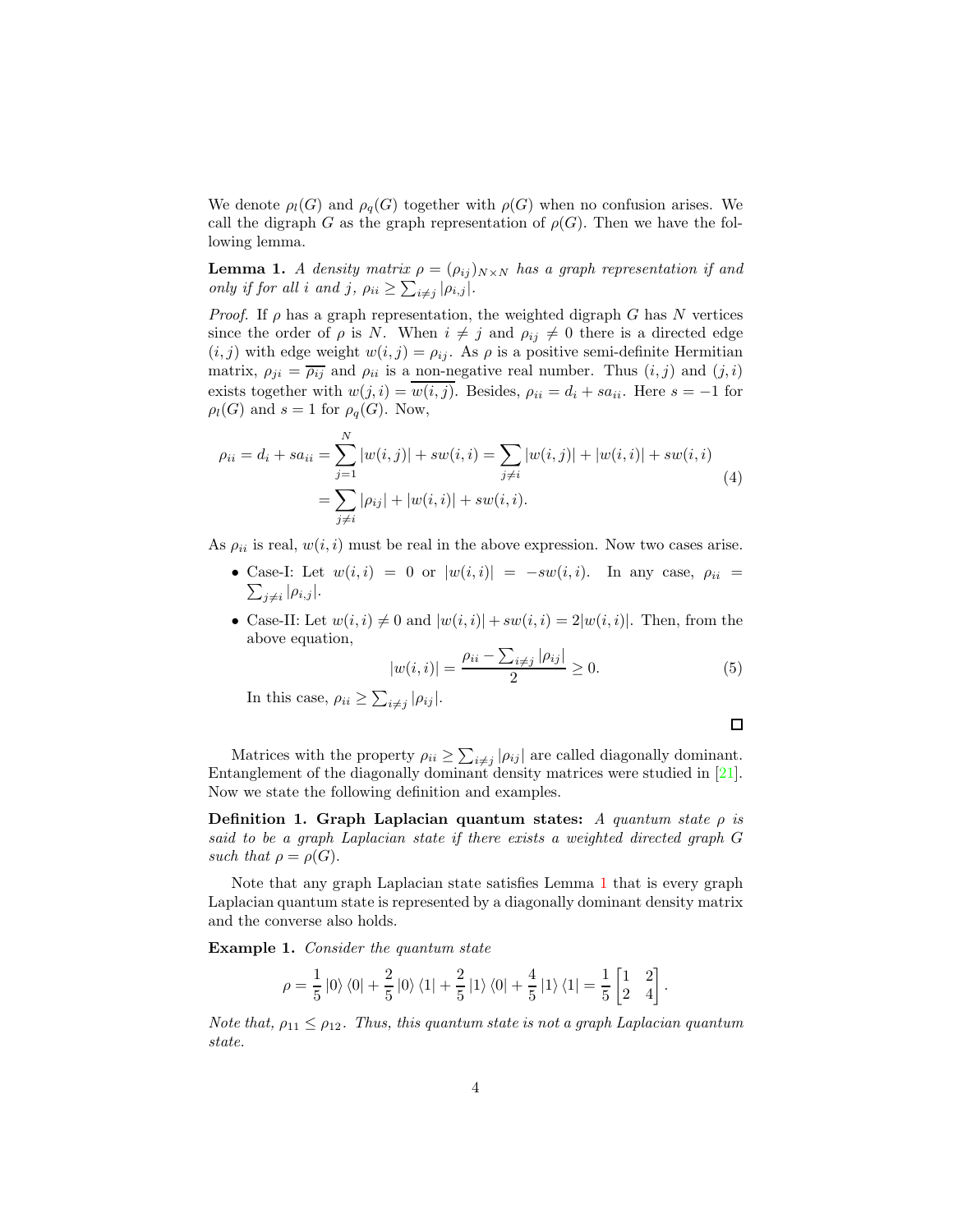From now onwards we use the word graph for weighted directed graph. The following describes the framework for interpreting any graph  $G$  on  $mn$  vertices as a graph with  $m$  clusters each with  $n$  vertices. Recall that cluster of a graph is a subgraph of the graph. Consider a partition of the vertex set  $V(G)$  that produces these clusters as follows.

$$
V = C_1 \cup C_2 \cup \dots \cup C_m;
$$
  
\n
$$
C_{\mu} \cap C_{\nu} = \emptyset \text{ for } \mu \neq \nu \text{ and } \mu, \nu = 1, 2, \dots m;
$$
  
\n
$$
C_{\mu} = \{v_{\mu 1}, v_{\mu 2}, \dots v_{\mu n}\}.
$$
  
\n(6)

For any vertex  $v_{\gamma i}$ , the Roman index *i* represents the position of a vertex in  $\gamma$ -th cluster indexed by a Greek index. A density matrix  $\rho$  acting on  $\mathcal{H}^{(m)} \otimes \mathcal{H}^{(n)}$ has order  $m \times n$ , which corresponds to a graph with  $m \times n$  vertices. Clearly dimension of  $\mathcal{H}^{(n)}$  is the number of vertices in the cluster  $C_{\mu}$ . Also the number of clusters in the graph is the dimension of  $\mathcal{H}^{(m)}$ . Then,

$$
A(G) = \begin{bmatrix} A_{11} & A_{12} & \dots & A_{1m} \\ A_{21} & A_{22} & \dots & A_{2m} \\ \vdots & \vdots & \ddots & \vdots \\ A_{m1} & A_{m2} & \dots & A_{mm} \end{bmatrix}_{m \times m},
$$
 (7)

where  $A_{\mu\nu}$  are blocks of order  $n \times n$  [22]. Note that,  $A_{\mu\mu}$  contains the weights of the edges joining two vertices inside the cluster  $C_{\mu}$ . Also  $A_{\mu\nu}$  contains the weights of the edges joining vertices of  $C_{\mu}$  and  $C_{\nu}$ . As  $A(G)$  is a Hermitian matrix, we have  $A_{\mu\mu}^{\dagger} = A_{\mu\mu}$  and  $A_{\mu\nu}^{\dagger} = A_{\nu\mu}$ , for  $\mu \neq \nu$ . Now we recall the definition of induced subgraph [23].

**Definition 2. Induced Subdigraph:** A subdigraph  $H$  of a digraph  $G$  is an induced subdigraph if  $u, v \in V(H)$  and  $(u, v) \in E(G)$  implies  $(u, v) \in E(H)$ .

We denote the induced subdigraph generated by the cluster  $C_{\mu}$  by  $\langle C_{\mu} \rangle$ . Also the subdigraph  $\langle C_\mu, C_\nu \rangle$  consists of all the vertices in  $C_\mu \cup C_\nu$ , and all the edges  $(u, v)$  and  $(v, u)$  with  $u \in C_{\mu}$ , and  $v \in C_{\nu}$ . In the equation (7), the block  $A_{\mu\mu}$  acts as the adjacency matrix of the cluster  $C_{\mu}$ . Further,  $A_{\mu\nu}$  represents all the edges joining two vertices belonging to different clusters  $C_{\mu}$  and  $C_{\nu}$ . Thus,

$$
A(\langle C_{\mu}, C_{\nu} \rangle) = \begin{bmatrix} 0 & A_{\mu\nu} \\ A_{\nu\mu} & 0 \end{bmatrix} = \begin{bmatrix} 0 & A_{\mu\nu} \\ A_{\mu\nu}^{\dagger} & 0 \end{bmatrix}.
$$
 (8)

This clustering on  $V(G)$  also partitions the degree matrix into blocks, such that,  $D = \text{diag}\{D_1, D_2, \dots D_m\}$ , where  $D_\mu$  is a diagonal matrix containing degree of the vertices in  $C_{\mu}$ . If  $B_{\mu\nu}$  are blocks of the density matrix  $\rho(G)$ , then

$$
B_{\mu\nu} = \begin{cases} s\frac{A_{\mu\nu}}{d} & \text{if } \mu \neq \nu \\ \frac{D_{\mu} + sA_{\mu\mu}}{d} & \text{if } \mu = \nu \end{cases},
$$
(9)

where  $s = 1$  and  $-1$  for  $\rho(G) = \rho_q(G)$  and  $\rho_l(G)$ , respectively.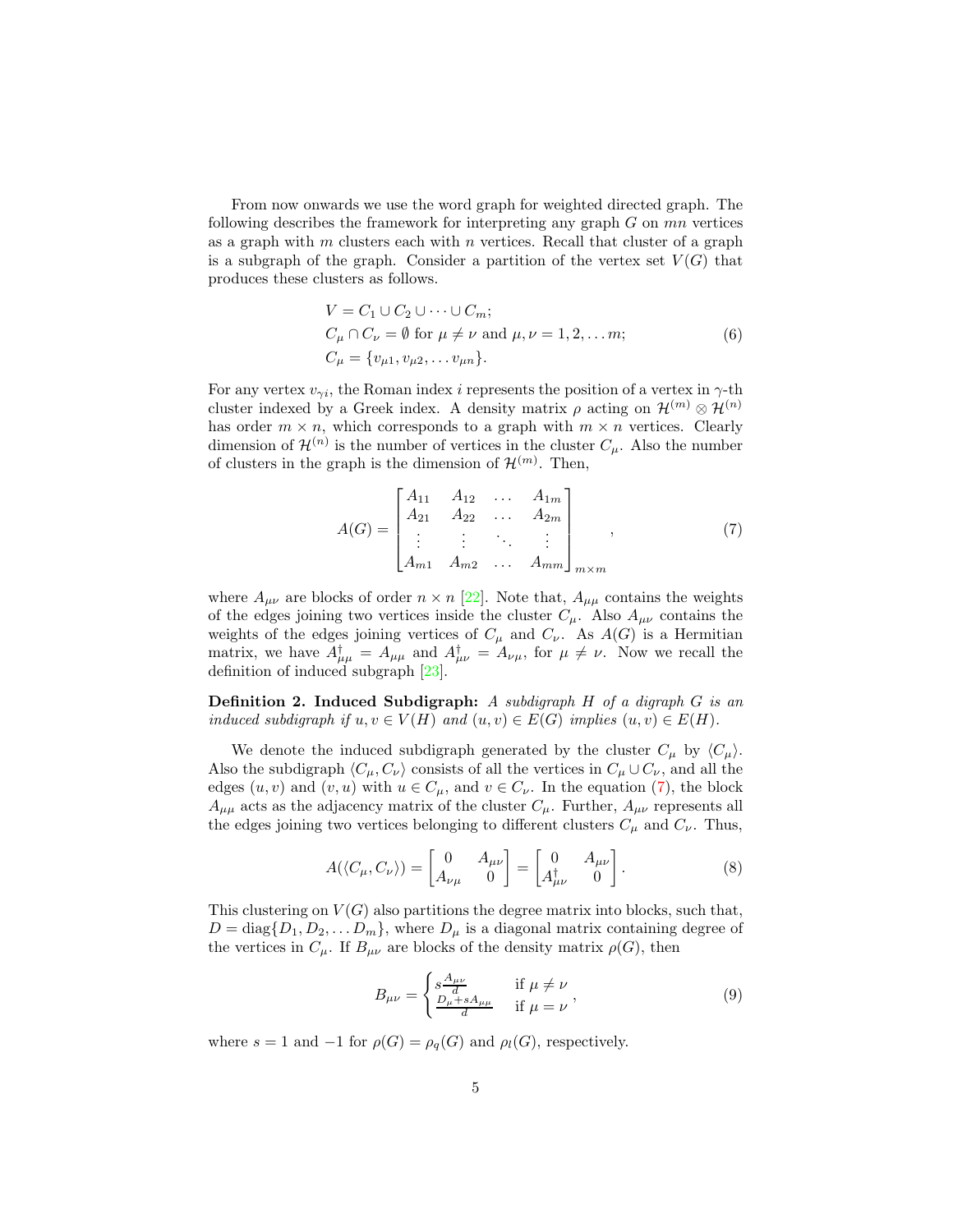A bipartite density matrix acts on the Hilbert space  $\mathcal{H}^{(A)} \otimes \mathcal{H}^{(B)}$  where  $\mathcal{H}^{(A)}$  and  $\mathcal{H}^{(B)}$  denote the state spaces (Hilbert spaces) corresponding to the constituent systems A and B respectively,  $\otimes$  denotes the Kronecker (tensor) product. For any bipartite density matrix  $\rho$ , there are two reduced density matrices  $\rho_a$  and  $\rho_b$  acting on the spaces  $\mathcal{H}^{(A)}$  and  $\mathcal{H}^{(B)}$ , respectively. The mutual information in  $\rho$  is defined as  $I(\rho) = S(\rho_a) + S(\rho_b) - S(\rho)$  where  $S(X) = -\operatorname{trace}(X \log(X))$  is the von-Neumann entropy of a state X. Let the set of all possible von Neumann measurements with respect to the system  $\mathcal{H}^{(B)}$  be  $\Pi^b$ . Thus we obtain an another measure of mutual information in  $\rho$ given by  $I(\rho|\Pi^b) = S(\rho_a) - S(\rho|\Pi^b)$ , where  $S(\rho|\Pi^b) = \sum_k p_k S(\rho_k)$ , and  $\rho_k = \frac{1}{p_k}(I_a \otimes \Pi^b_k) \rho(I_a \otimes \Pi^b_k)$  with  $p_k = \text{trace}[(I_a \otimes \Pi^b_k) \rho(I_a \otimes \Pi^b_k)], k = 1, 2, \dots \text{dim}(\mathcal{H}^b)$ . Quantum discord is the difference between these two classically equivalent measures  $I(\rho)$  and  $I(\rho|\Pi^b)$  [14, 13]. There are quantum states which yield equal value for both the measures that are known as classical-quantum states [24] or pointer states.

**Definition 3. Quantum discord:** The quantum discord of a bipartite state  $\rho$ is

$$
D(\rho) = \min_{\Pi^b} \{ I(\rho) - I(\rho | \Pi^b) \}.
$$
 (10)

# 3 Graph theoretic criterion for quantum discord

Before going to the graph theoretic aspects of quantum discord, below we discuss a number of definitions and lemmas which will be used for further derivations. Given a vertex i we call the set  $\text{nbd}_G(i) = \{j : j \in V(G), (i, j) \in E(G)\}\$ as the neighborhood of vertex i. Under the basic assumptions outlined above,  $(i, j)$ and  $(j, i)$  belong to  $E(G)$  together. With respect to the vertex i we describe  $(i, j)$  as the outgoing edge and  $(j, i)$  as the incoming edge. We collect the weights of the edges incident to vertex  $i$  in the following sets.

$$
W(\text{nbd}_{G}(i)_{out}) = \{w_{G}(i,j) : (i,j) \in E(G)\},\
$$
  
 
$$
W(\text{nbd}_{G}(i)_{in}) = \{w_{G}(j,i) : (j,i) \in E(G)\}.
$$
 (11)

**Definition 4. Support of a vector:** Given a vector  $a \in \mathbb{C}^n$  there is a set  $supp(a)$  defined by,

$$
supp(a) = \{i : a(i) \neq 0\}
$$

where  $a(i)$  denotes the *i*th entry of  $a$ .

Given two vectors  $a, b \in \mathbb{C}^n$  we define their product as,

$$
\langle a|b\rangle = \sum_{k \in \text{supp}(a) \cap \text{supp}(b)} a(k)b(k). \tag{12}
$$

This should not be confused with the inner product between two state vectors. Given a matrix  $A = (a_{ij})_{n \times n}$ ,  $a_{i*}$  and  $a_{*j}$  denotes the *i*-th row and *j*-th column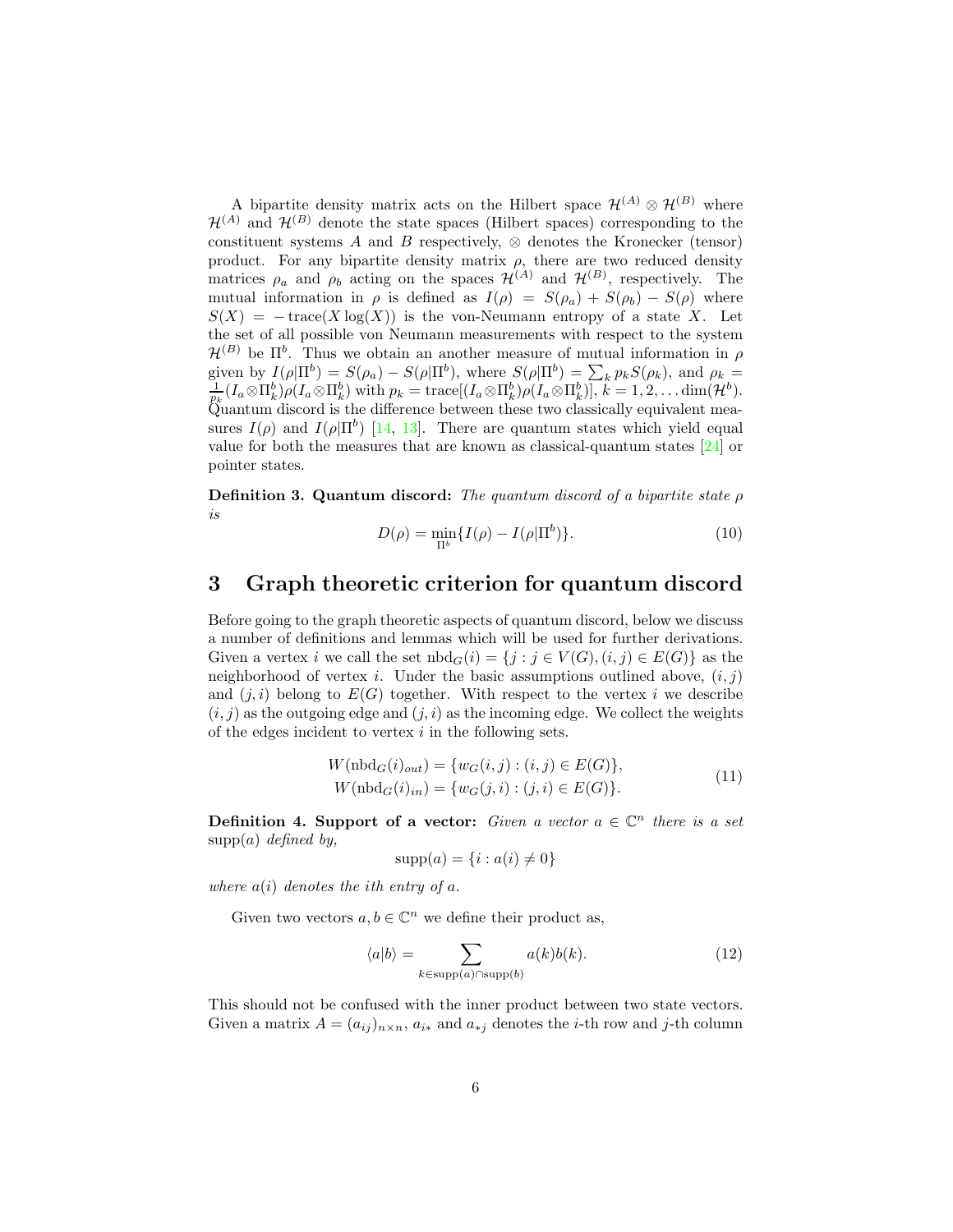vectors, respectively. Corresponding to every A, there is a weighted bipartite graph of order  $2n$ ,  $\mathcal{A} = (V(\mathcal{A}), E(\mathcal{A}))$  with the adjacency matrix,

$$
A(\mathcal{A}) = \begin{bmatrix} 0 & A \\ A^{\dagger} & 0 \end{bmatrix}.
$$
 (13)

As A is a bipartite graph we can write  $V(A) = C_\mu \cup C_\nu$ , where  $C_\mu = \{v_{\mu 1}, v_{\mu 2}, \dots v_{\mu n}\},$  $C_{\nu} = \{v_{\nu 1}, v_{\nu 2}, \dots v_{\nu n}\}\$ and  $C_{\mu} \cap C_{\nu} = \emptyset$  as mentioned in equation (6). Therefore,  $\mathcal{A} = \langle C_\mu, C_\nu \rangle$ , the subgraph generated by the vertex sets  $C_\mu$  and  $C_\nu$ . The directed edge  $(v_{\mu i}, v_{\nu j}) \in E(\mathcal{A})$ , if and only if  $a_{ij} \neq 0$ . Also,  $w(v_{\mu i}, v_{\nu j}) = a_{ij}$ . Moreover, the adjacency matrix  $A(\mathcal{A})$  indicates the existence of  $(v_{\nu j}, v_{\mu i})$  with  $w(v_{\nu j}, v_{\mu i}) = \overline{a_{ij}}$ . Now,

$$
nbd_{\mathcal{A}}(v_{\mu i}) = \{v_{\nu j} : (v_{\mu i}, v_{\nu j}) \in E(G)\} \subset C_{\nu}.
$$
\n(14)

Similarly,  $\text{nbd}_{\mathcal{A}}(v_{\nu i}) \subset C_{\mu}$ . Let  $0_{1,n}$  and  $0_{n,1}$  are zero row and column vectors. Note that, the *i*-th row of  $A(A)$ , that is  $(0_{1,n}, a_{i*})$  represents weights of outgoing edges from the vertex  $v_{\mu i}$ . According to the definition 4,  $supp(0_{1,n}, a_{i*})$  = supp $(a_{i*})$  which represents indexes of vertices in  $nbd_A(v_{\mu i})$ . Thus we have,

$$
supp(a_{i*}) = nbd_{\mathcal{A}}(v_{\mu i}), \text{ and } a_{i*} = W(nbd_{\mathcal{A}}(v_{\mu i})_{out}).
$$
 (15)

Similarly, the  $(n + i)$ -th column of  $A(A)$ , that is  $(a_{*i}, 0_{n,1})$  represents edge weights of the incoming edges to the vertex  $v_{\nu i}$ . Also, supp $(a_{*i})$  represents indexes of vertices in  $\text{nbd}_{\mathcal{A}}(v_{\nu i})$ . Hence,

$$
supp(a_{*i}) = \text{nbd}_{\mathcal{A}}(v_{\nu i}) \text{ and } a_{*i} = W(\text{nbd}_{\mathcal{A}}(v_{\nu i})_{in}).
$$
 (16)

In particular, any complex Hermitian matrix  $A$  of order  $n$  can be considered as an adjacency matrix of a graph A, where  $V(A) = C_{\mu} = \{v_{\mu,1}, v_{\mu,2}, \dots v_{\mu,n}\}.$ The edge  $(v_{\mu,i}, v_{\mu,j}) \in E(\tilde{A})$  if and only if  $a_{ij} \neq 0$ . Thus,  $\tilde{A} = \langle C_{\mu} \rangle$ , the induced subgraph generated by the vertex set  $C_{\mu}$ . Here, the row vector  $a_{i*}$  represents all outgoing edges from the vertex  $v_{\mu i}$ . Thus,  $supp(a_{i*}) = \text{nbd}_{\tilde{A}}(v_{\mu i})$ . Similarly,  $\text{supp}(a_{*i}) = \text{nbd}_{\tilde{\Lambda}}(v_{i\mu}).$  Now, we have the following results. Interested readers may go through their proofs in the Appendix.

Lemma 2. Let the weighted bipartite digraphs corresponding to complex square matrices A and B of order n be  $A = \langle C_{\mu}, C_{\nu} \rangle$ , and  $\mathcal{B} = \langle C_{\alpha}, C_{\beta} \rangle$ , respectively. The matrices A and B commute, if and only if for all i, j with  $1 \le i, j \le n$ ,

$$
\sum_{k\in\text{nbd}(v_{\mu i})\cap\text{nbd}(v_{\beta j})}w(v_{\mu i},v_{\nu k})w(v_{\alpha k},v_{\beta j})=\sum_{k\in\text{nbd}(v_{\alpha i})\cap\text{nbd}(v_{\nu j})}w(v_{\alpha i},v_{\beta k})w(v_{\mu k},v_{\nu j}).
$$

Note that, if  $\langle C_\mu, C_\nu \rangle = \langle C_\alpha, C_\beta \rangle$  then the condition of commutativity holds. Here, equality between two graphs indicates that they have equal vertex sets, edge sets, and vertex labellings. Also, if any of the graphs be empty, then the commutativity condition holds trivially.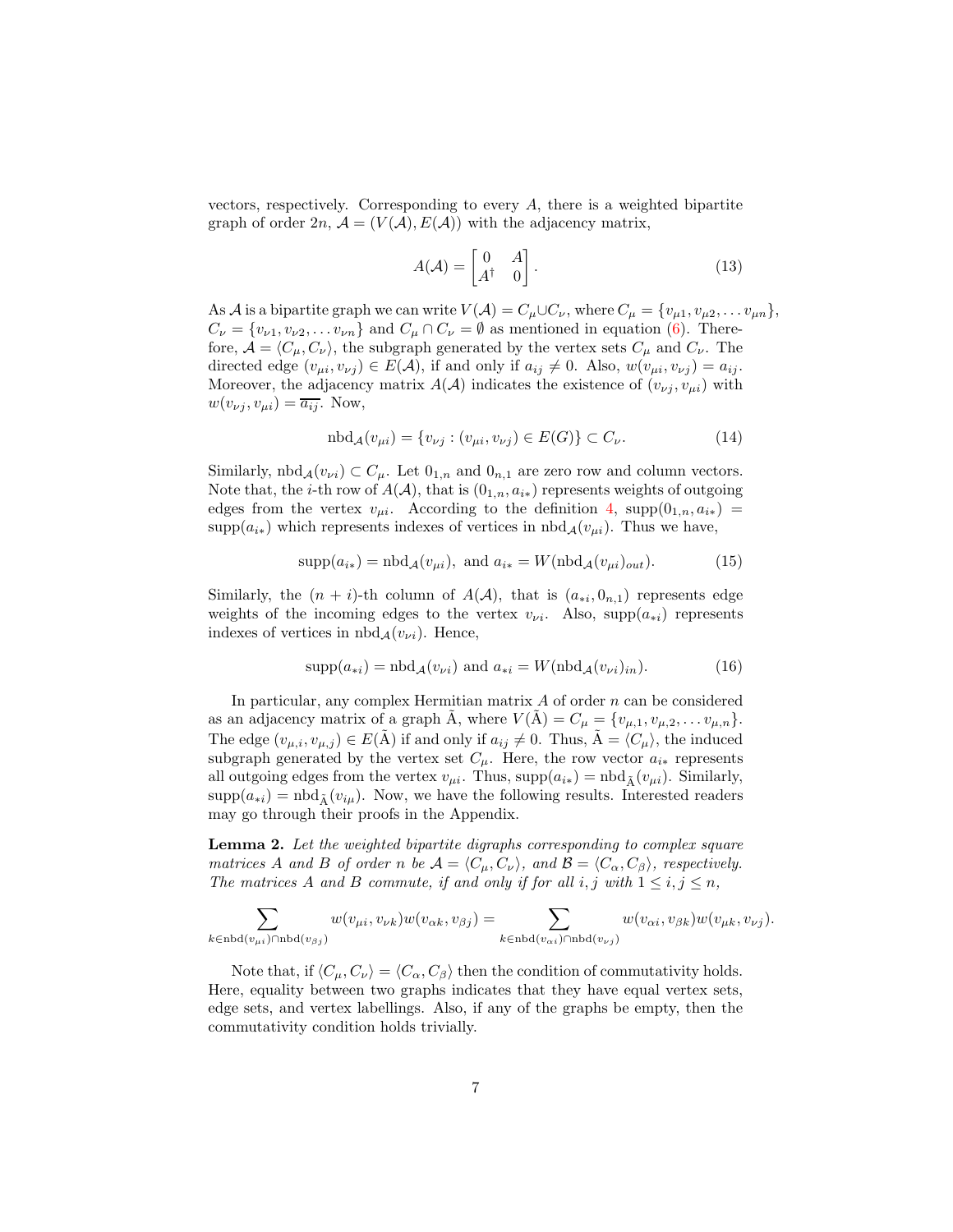**Corollary 1.** Let  $\tilde{A} = \langle C_{\mu} \rangle$ , and  $\mathcal{B} = \langle C_{\alpha}, C_{\beta} \rangle$  be graphs corresponding to a Hermitian matrix  $A = (a_{ij})_{n \times n}$ , and square matrix  $B = (b_{ij})_{n \times n}$ . They commute if and only if for all  $i, j$  with  $1 \leq i, j \leq n$ ,

 $\sum$  $k \in \text{nbd}(v_{\mu i}) \cap \text{nbd}(v_{\beta j})$  $w(v_{\mu i}, v_{\mu k})w(v_{\alpha k}, v_{\beta j}) = \sum$  $k \in \text{nbd}(v_{\alpha i}) \cap \text{nbd}(v_{\mu j})$  $w(v_{\alpha i}, v_{\beta k})w(v_{\mu k}, v_{\mu j}).$ 

**Corollary 2.** Two Hermitian matrices  $A = (a_{ij})_{n \times n}$ , and  $B = (b_{ij})_{n \times n}$  corresponding to graphs  $\tilde{A} = \langle C_{\mu} \rangle$ , and  $\tilde{B} = \langle C_{\nu} \rangle$  commute, if and only if for every i, j with  $1 \leq i, j \leq n$ ,

$$
\sum_{k\in\text{nbd}(v_{\mu i})\cap\text{nbd}(v_{\nu j})}w(v_{\mu i},v_{\mu k})w(v_{\nu k},v_{\nu j})=\sum_{k\in\text{nbd}(v_{\nu i})\cap\text{nbd}(v_{\mu j})}w(v_{\nu i},v_{\nu k})w(v_{\mu k},v_{\mu j}).
$$

A complex normal matrix A commutes with its conjugate transpose, that is  $AA^{\dagger} = A^{\dagger}A$ . Hermitian matrices are trivially normal matrices. But there are normal matrices which are not Hermitian.

**Lemma 3.** Let  $A = \langle C_\mu, C_\nu \rangle$  be a weighted bipartite digraph corresponding to a matrix  $A = (a_{ij})_{n \times n}$ . It is normal, if and only if for every i, and j with  $1 \leq i, j \leq n,$ 

$$
\sum_{k\in\operatorname{nbd}(v_{\mu i})\cap\operatorname{nbd}(v_{\mu j})}w(v_{\mu i},v_{\nu k})w(v_{\nu k},v_{\mu j})=\sum_{k\in\operatorname{nbd}(v_{\nu i})\cap\operatorname{nbd}(v_{\nu j})}w(v_{\nu i},v_{\mu k})w(v_{\mu k},v_{\nu j}).
$$

Now we consider a trivial observation related to the above lemma, which will be used later. Let there be only one edge of arbitrary non-zero weight,  $(v_{\mu,p}, v_{\nu,q})$  with  $p \neq q$ , between two clusters  $C_{\mu}$  and  $C_{\nu}$ . Now, for  $i = j = p$ ,

$$
\sum_{k \in \text{nbd}(v_{\mu i}) \cap \text{nbd}(v_{\mu j})} w(v_{\mu i}, v_{\nu k}) w(v_{\nu k}, v_{\mu j}) = w(v_{\mu p}, v_{\nu q}) w(v_{\nu q}, v_{\mu p}). \tag{17}
$$

Also, for  $i = j = p$  the set  $nbd(v_{\nu i}) \cap nbd(v_{\nu j}) = \emptyset$ , as  $v_{\nu p}$  is an isolated vertex. Hence, the term  $\sum_{k \in \text{nbd}(v_{\nu i}) \cap \text{nbd}(v_{\nu j})} w(v_{\nu i}, v_{\mu k})w(v_{\mu k}, v_{\nu j})$  takes no value. In this case, the graph  $\langle C_\mu, C_\nu \rangle$  fails to fulfil the normality condition. Note that, for  $p = q$  the graph  $\langle C_{\mu}, C_{\nu} \rangle$  with single edge  $(v_{\mu, p}, v_{\nu, q})$  represents a normal matrix.

Let us recollect some important facts discussed above. The Lemma 1 provides conditions on a quantum state  $\rho$  acting on  $\mathcal{H}^{(m)}\otimes\mathcal{H}^{(n)}$  to have a graph representation. In the equation (6), we partition a digraph with  $N = mn$  vertices into clusters. Thus two sets of subgraphs are generated:  $\{\langle C_\mu \rangle : \mu = 1, 2, \ldots m\}$ where every graph is of order n, and  $\{\langle C_\mu, C_\nu \rangle : \mu, \nu = 1, 2, \ldots m; \mu \neq \nu\}$  where every graph is bipartite graph with 2n vertices.

**Theorem 1.** The quantum state corresponding to the density matrix  $\rho(G)$  has zero discord if and only if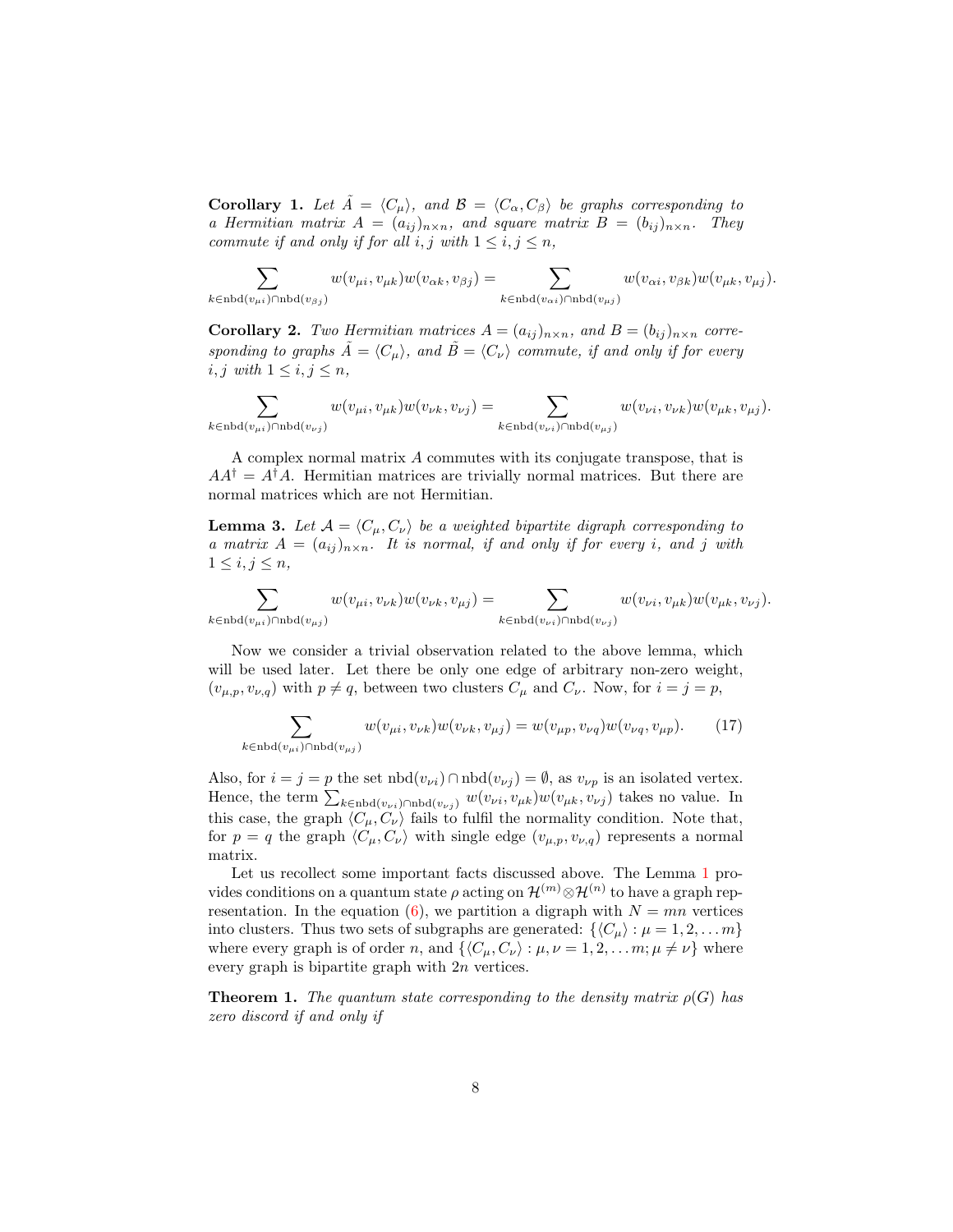1. **Commutativity condition:** Given any two subgraphs  $\langle C_\mu, C_\nu \rangle$ , and  $\langle C_{\alpha}, C_{\beta} \rangle$  and for all i, j with  $1 \leq i, j \leq n$ ,

$$
\sum_{k \in \text{nbd}(v_{\mu i}) \cap \text{nbd}(v_{\beta j})} w(v_{\mu i}, v_{\nu k}) w(v_{\alpha k}, v_{\beta j}) = \sum_{k \in \text{nbd}(v_{\alpha i}) \cap \text{nbd}(v_{\nu j})} w(v_{\alpha i}, v_{\beta k}) w(v_{\mu k}, v_{\nu j}).
$$

2. Normality condition: For all subgraph  $\langle C_\mu, C_\nu \rangle$  and for every i, and j with  $1 \leq i, j \leq n$ ,

 $\sum$  $k \in \text{nbd}(v_{\mu i}) \cap \text{nbd}(v_{\mu j})$  $w(v_{\mu i}, v_{\nu k})w(v_{\nu k}v_{\mu j}) = \sum$  $k \in \text{nbd}(v_{\nu i}) \cap \text{nbd}(v_{\nu j})$  $w(v_{\nu i}, v_{\mu k})w(v_{\mu k}v_{\nu j}).$ 

3. Degree condition The graph satisfies the following two degree criterion,

$$
(a)
$$

$$
\pm [w(v_{\nu i}, v_{\nu j})(d_{\mu i} - d_{\mu j}) + w(v_{\mu i}, v_{\mu j})(d_{\nu j} - d_{\nu i})]
$$
  
+ 
$$
\sum_{k \in \text{nbd}(v_{\mu i}) \cap \text{nbd}(v_{\nu j})} w(v_{\mu i}, v_{\mu k}) w(v_{\nu k}, v_{\nu j})
$$
  
- 
$$
\sum_{k \in \text{nbd}(v_{\nu i}) \cap \text{nbd}(v_{\mu j})} w(v_{\nu i}, v_{\nu k}) w(v_{\mu k}, v_{\mu j}) = 0,
$$
 (18)

(b)

$$
w(v_{\alpha i}, v_{\beta j})(d_{\mu i} - d_{\mu j}) \pm
$$
\n
$$
\left[ \sum_{k \in \text{nbd}(v_{\mu i}) \cap \text{nbd}(v_{\beta j})} w(v_{\mu i}, v_{\mu k}) w(v_{\alpha k}, v_{\beta j}) - \sum_{k \in \text{nbd}(v_{\alpha i}) \cap \text{nbd}(v_{\mu j})} w(v_{\alpha i}, v_{\beta k}) w(v_{\mu k}, v_{\mu j}) \right] = 0.
$$
\n
$$
(19)
$$

# 4 Discord of some graph Laplacian states

In this section, we illustrate the discussions in the previous sections by studying discord of some graph Laplacian states corresponding to well known quantum states. Before that, we make a list of graph properties that are useful for determining the quantum discord.

The lemma 2 and 3 as well as their corollaries suggest arrangements of edge weights in the graph, necessary for zero discord. In addition, the degree of the vertices should fulfil the degree condition of the theorem 1. If vertices of  $C_{\mu}, \mu = 1, 2, \dots$  m have equal degree, then  $d_{\mu i} - d_{\mu j} = 0$  independent of the existence of edge  $(v_{\alpha i}, v_{\beta j})$ . In this case, every pair of subgraph  $\langle C_{\mu} \rangle$  and  $\langle C_{\alpha}, C_{\beta} \rangle$  satisfies the Corollary 1.

Also if the subgraphs  $\langle C_{\mu} \rangle$  and  $\langle C_{\nu} \rangle$  fulfill the commutativity condition described in the corollary 2 then the first degree condition takes the following simpler form:

$$
w(v_{\nu i}, v_{\nu j})(d_{\mu i} - d_{\mu j}) + w(v_{\mu i}, v_{\mu j})(d_{\nu j} - d_{\nu i}) = 0 \text{ for all } i, j.
$$
 (20)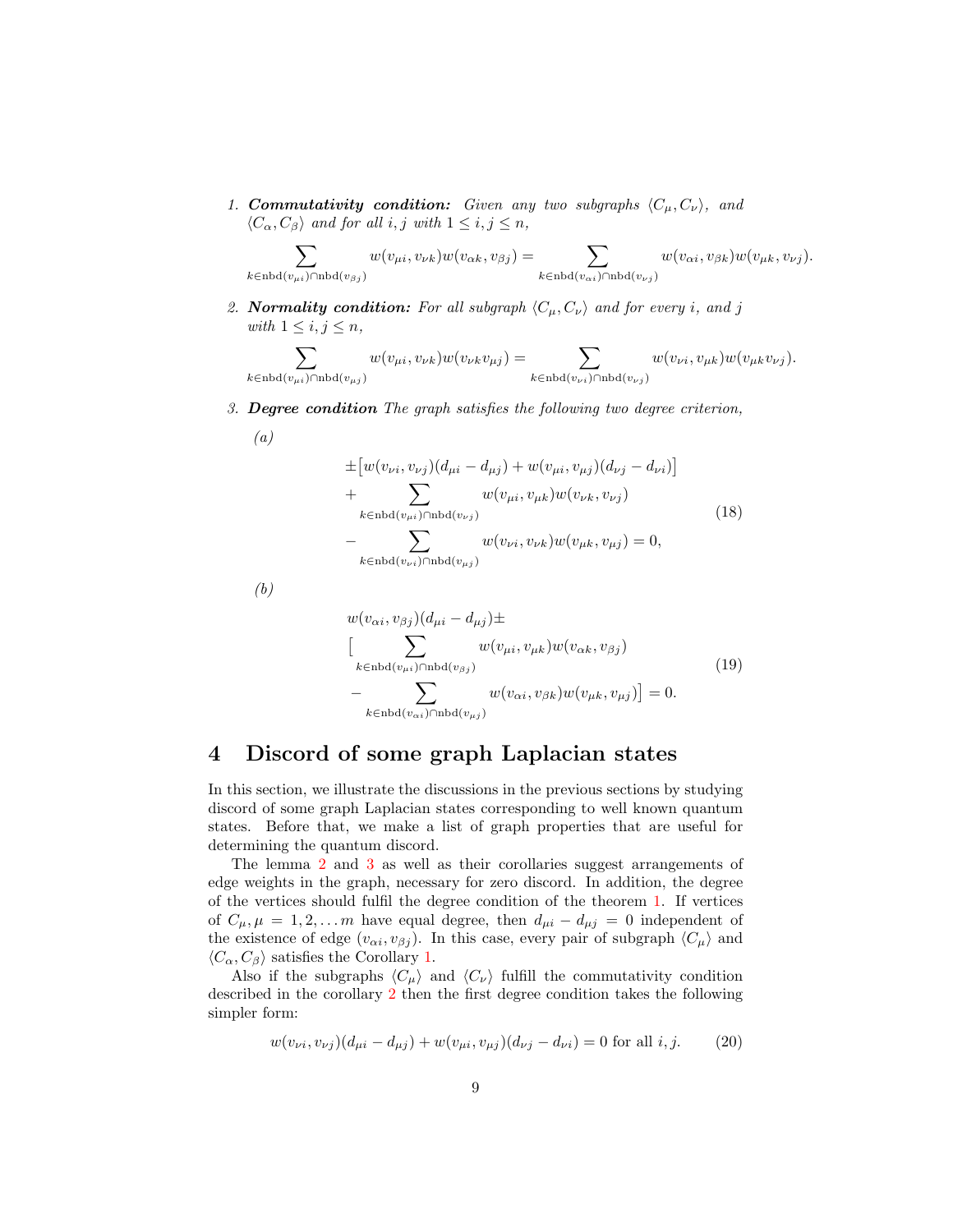Further, if the subgraphs  $\langle C_{\alpha}, C_{\beta} \rangle$  and  $\langle C_{\mu} \rangle$  satisfy the commutativity condition described in the corollary 1, the equation is simplified to

$$
w(v_{\alpha i}, v_{\beta j})(d_{\mu i} - d_{\mu j}) = 0 \text{ for all } i, j.
$$
 (21)

When the graph is a simple graph,  $w(u, v) = 1$  for all  $(u, v) \in E(G)$ . Then this condition on weighted graphs is consistent with that of simple graphs [10].

#### 4.1 Two qubit pure states

Two qubit quantum states are the simplest bipartite quantum states. Here, we consider two examples of 2-qubit pure states:  $|\psi_1\rangle = a |00\rangle + b |11\rangle$ , and  $|\psi_2\rangle = a |00\rangle + b |01\rangle$ , where  $|a|^2 + |b|^2 = 1$ . Restricting a and b in  $|\psi_1\rangle$  to  $\frac{1}{\sqrt{2}}$ 2 leads to the well known Bell state. The density matrices corresponding to these quantum states are

$$
\sigma_1 = |\psi_1\rangle \langle \psi_1| = \begin{bmatrix} a^2 & 0 & 0 & ab \\ 0 & 0 & 0 & 0 \\ 0 & 0 & 0 & 0 \\ ab & 0 & 0 & b^2 \end{bmatrix}, \text{ and } \sigma_2 = |\psi_2\rangle \langle \psi_2| = \begin{bmatrix} a^2 & ab & 0 & 0 \\ ab & b^2 & 0 & 0 \\ 0 & 0 & 0 & 0 \\ 0 & 0 & 0 & 0 \end{bmatrix},
$$
\n(22)

respectively.

From Lemma 1, we can see that these density matrices represent graph Laplacian quantum states if  $a^2 \ge ab$  and  $b^2 \ge ab$ . If  $a \ne 0$  and  $b \ne 0$  then these two inequalities together imply  $a = b$ . A density matrix of order 4 corresponds to a graph with four vertices. Also, the graphs representing 2-qubit bipartite states must have two clusters. Let  $\sigma_1 = \rho_q(G_1)$ , and  $\sigma_2 = \rho_q(G_2)$ . Then,

$$
G_1 \equiv \bullet_{00} \qquad \bullet_{01} \text{ and } G_2 = \bullet_{00} \longrightarrow \bullet_{01} \tag{23}
$$
\n
$$
\bullet_{10} \qquad \bullet_{11} \qquad \bullet_{10} \qquad \bullet_{11}
$$

From the conditions in Theorem 1, we can visualize that the graph  $G_1$  violates the normality condition. But, the graph  $G_2$  satisfies all of them. Hence, the state  $\sigma_2$  has zero discord, but  $\sigma_1$  has non-zero discord. This example clearly indicates that quantum discord of states depend on the distribution of edges in the graph.

#### 4.2 Werner state

The Werner state is a well-known bipartite mixed quantum state. A Werner state [25] is represented by,

$$
\rho_{x,d} = \frac{d-x}{d^3 - d} I + \frac{xd - 1}{d^3 - d} F,\tag{24}
$$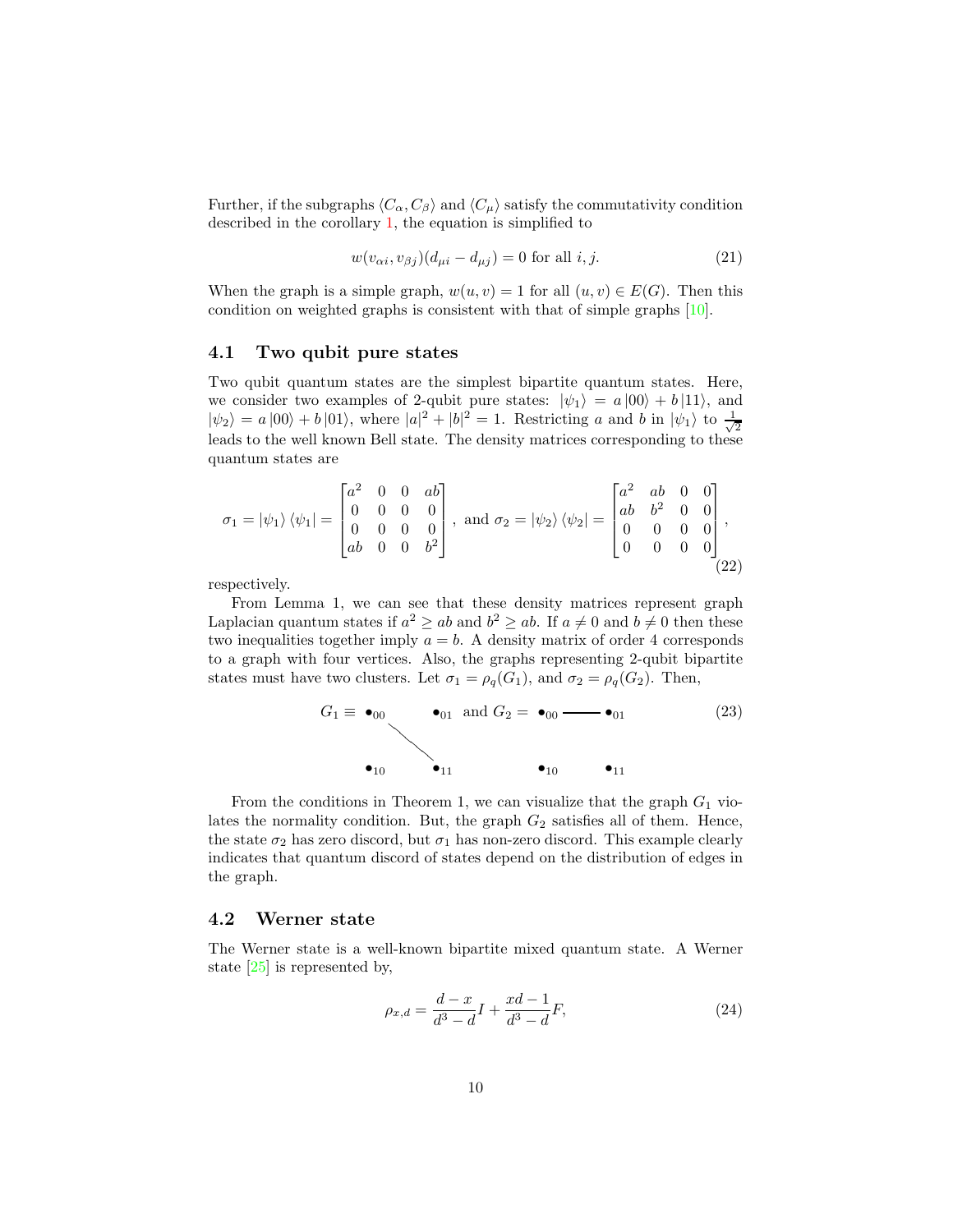

Figure 1: Graph for  $\rho_{x,3}$ . Here  $a = 2 + 2x$ ,  $b = 3 - x$ , and  $c = 3x - 1$ .

where  $F = \sum_{i,j}^d |i\rangle\langle j| \otimes |j\rangle\langle i|, x \in [0,1]$  and d is the dimension of the individual subsystems. Note that,  $\rho_{x,d}$  is a real symmetric matrix of order  $d^2$ . These are separable Werner states with non-zero quantum discord [26].

We show that all the Werner states are graph Laplacian states. As  $\rho_{x,d}$  acts on the space  $\mathcal{H}^{(d)} \otimes \mathcal{H}^{(d)}$ , we partition the vertex set into d clusters  $C_{\mu}, \mu =$  $1, 2, \ldots d$ , each having d vertices. The corresponding digraph has three types of edges:

- 1. Loops at diagonal vertices  $v_{11}, v_{22}, \ldots v_{dd}$  having loop weights  $w(v_{\mu,\mu}, v_{\mu,\mu}) =$  $(d-1) + (d-1)x$ .
- 2. Loops at non-diagonal vertices  $\{v_{\mu,i} : \mu \neq i\}$  having loop weights  $w(v_{\mu,i}, v_{\mu,i}) =$  $d - x$ .
- 3. Non-loop edges with weight  $w(v_{\mu,i}, v_{i,\mu}) = dx 1$ . Note that, there is only one edge between two different clusters. All such edges are diagonal and parallel to each-other.

The following example would help to illustrate this structure.

**Example 2.** We may represent  $\rho_{x,3}$ , and  $\rho_{x,4}$  as a graph with 9 and 16 vertices depicted in figure 1 and 2. The edge weights a, b, and c represents weights of different classes of edges discussed above.

Theorem 2. Graph Laplacian Werner states have non-zero quantum discord except for certain discrete values of x.

*Proof.* Note that, for all x there is only an edge  $(v_{\mu,i}, v_{i,\mu})$  in the subgraph  $\langle C_{\mu}, C_{i} \rangle$  where  $\mu \neq i$ . After the lemma 3 we have shown such type of graphs cannot fulfill normality condition.

As an example, consider the subdigraph  $\langle C_1, C_2 \rangle$  of  $\rho_{x,3}$  depicted in figure 3. There is only one edge  $(v_{1,2}, v_{2,1})$  with weight  $(3x - 1)$  between two clusters  $C_1$  and  $C_2$ . The edge weight is non-zero when  $x \neq \frac{1}{3}$ . Note that,  $w(v_{12}, v_{21})w(v_{21}, v_{12}) = (3x - 1)^2$  but  $w(v_{22}, v_{12})w(v_{12}, v_{12}) = 0$  as  $v_{22}$  is an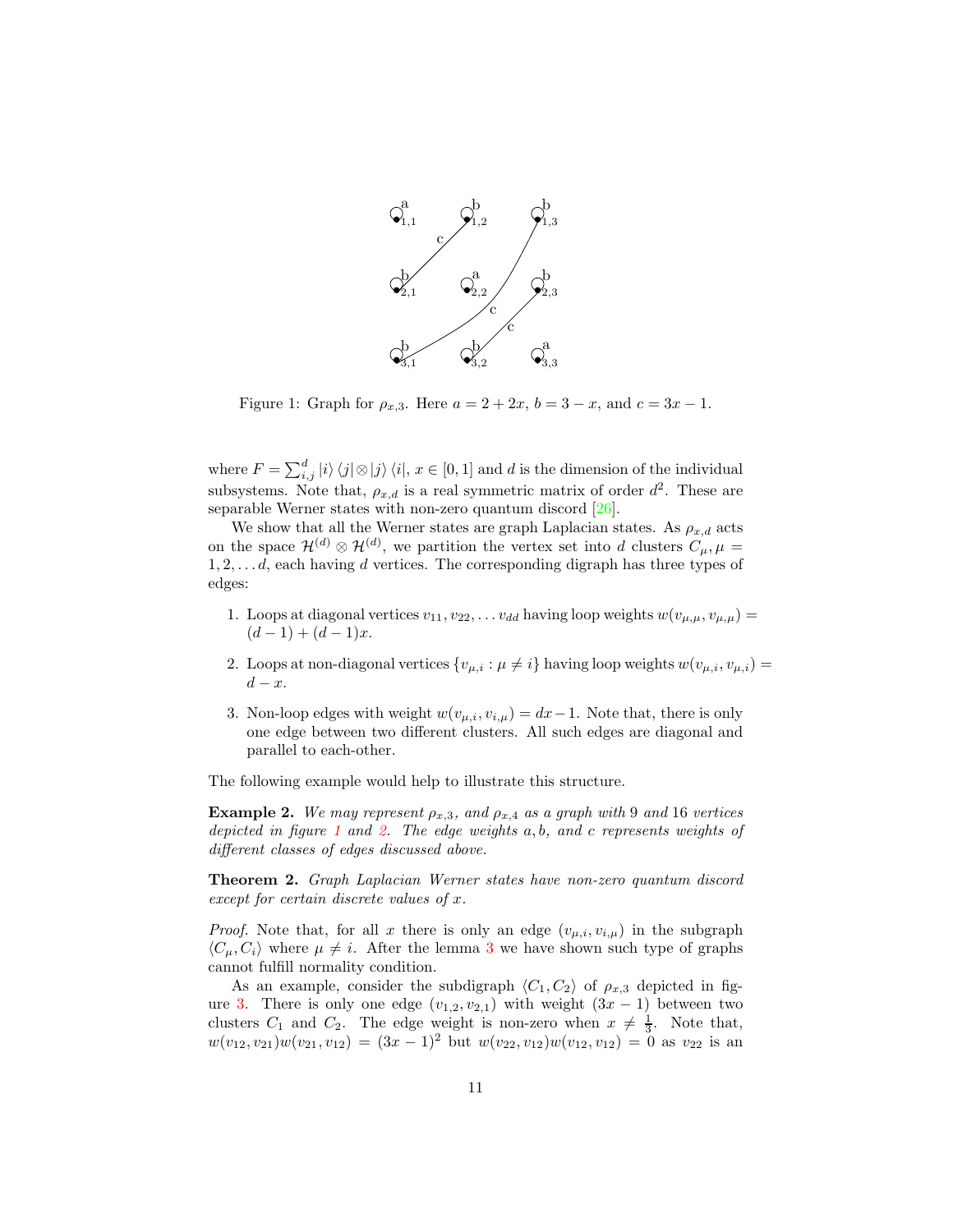

Figure 2: Graph for  $\rho_{x,4}$ . Here,  $a = 3x + 3$ ,  $b = 4 - x$ , and  $c = 4x - 1$ .



Figure 3: Subgraph  $\langle C_1, C_2 \rangle$  of the graph  $\rho_{x,3}$  drawn in figure 1

isolated vertex. In this case, the graph  $\langle C_1, C_2 \rangle$  fulfills the normality condition if and only if  $x = \frac{1}{3}$ .

Thus the normality condition of the theorem 1 is violated except for some parameter values. Hence, graph Laplacian Werner states have non-zero quantum discord except for some specific values of x. 口

#### 4.3 Isotropic state

.

An isotropic state  $\rho_{d,x}$  acting on  $\mathcal{H}^{(d)} \otimes \mathcal{H}^{(d)}$  is defined by,

$$
\rho_{d,x} = \frac{d^2}{d^2 - 1} \left[ \frac{(1 - F)}{d^2} I + \left( F - \frac{1}{d^2} \right) P \right],
$$
\n(25)

where  $F \in [0,1]$  is the fidelity of the quantum state and  $P = |\psi\rangle \langle \psi|$  where  $|\psi\rangle = \frac{1}{\sqrt{2}}$  $\frac{1}{d} \sum_{i} |i_a\rangle |i_b\rangle$ , the maximally entangled state in dimension d. Discord of isotropic state is studied in [27, 28]. Considering diagonal and off-diagonal terms we may conclude that an isotropic quantum state is a graph Laplacian state provided

$$
(d-1)\left|F - \frac{1}{d^2}\right| \le \frac{d^2 - 1}{d^2} F.
$$
 (26)

Putting  $d = 2, 3, 4$  in the above equation we get,  $\frac{1}{7} \leq F \leq 1$ ,  $\frac{1}{13} \leq F \leq \frac{1}{5}$ ,  $\frac{1}{11} \leq F \leq \frac{1}{21}$ , respectively.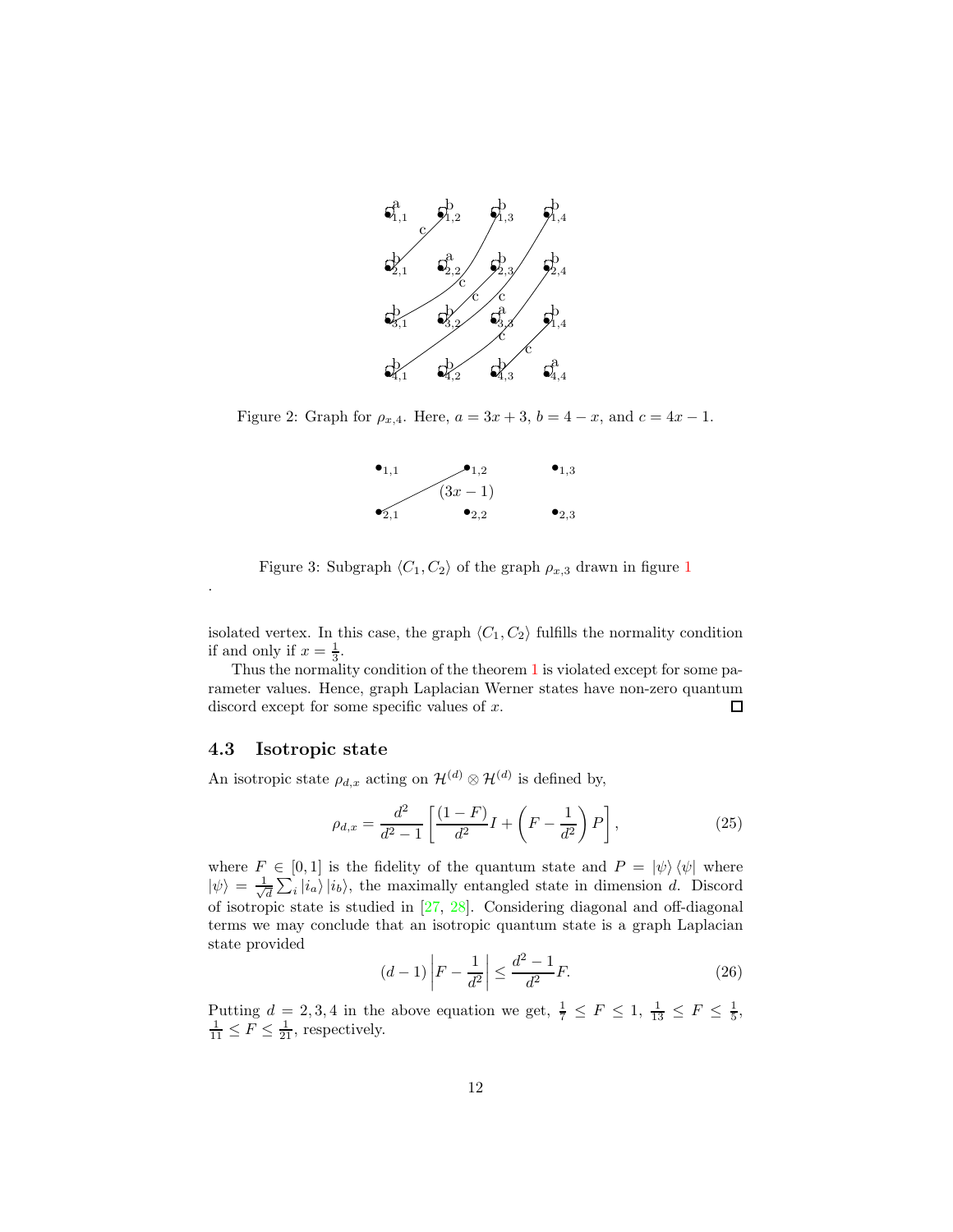

Figure 4: Isotropic state  $\rho_{2,x}$ .



Figure 5: Isotropic state  $\rho_{3,x}$ 

As  $\rho_{d,x}$  acts on  $\mathcal{H}^{(d)} \otimes \mathcal{H}^{(d)}$ , we represent the vertex set into d clusters  $C_{\mu}$ :  $\mu = 1, 2, \ldots d$  with  $C_{\mu} = \{v_{\mu 1}, v_{\mu 2}, \ldots v_{\mu n}\}.$  We observe that a graph representing an isotropic state has the following properties.

- 1. The diagonal vertices  $v_{1,1}, v_{22}, \ldots v_{dd}$  form a complete graph which consists of all non-loop edges of the graph. Weight of these edges are  $F - \frac{1}{d^2}$ .
- 2. The loop weight of the non-diagonal vertices is  $\frac{1-F}{d^2}$ .
- 3. The loop weight of the diagonal vertices are given by  $\frac{d^2-1}{d^2}F$ .

**Example 3.** Graph representations of the isotropic state  $\rho_{d,x}$  for  $d = 2,3,4$  are depicted in the figure  $4, 5,$  and 6. In the picture, all the edges and loops are weighted as described above.

Theorem 3. Graph Laplacian isotropic states have non-zero quantum discord except for certain discrete values of F.



Figure 6: Isotropic state  $\rho_{4,x}$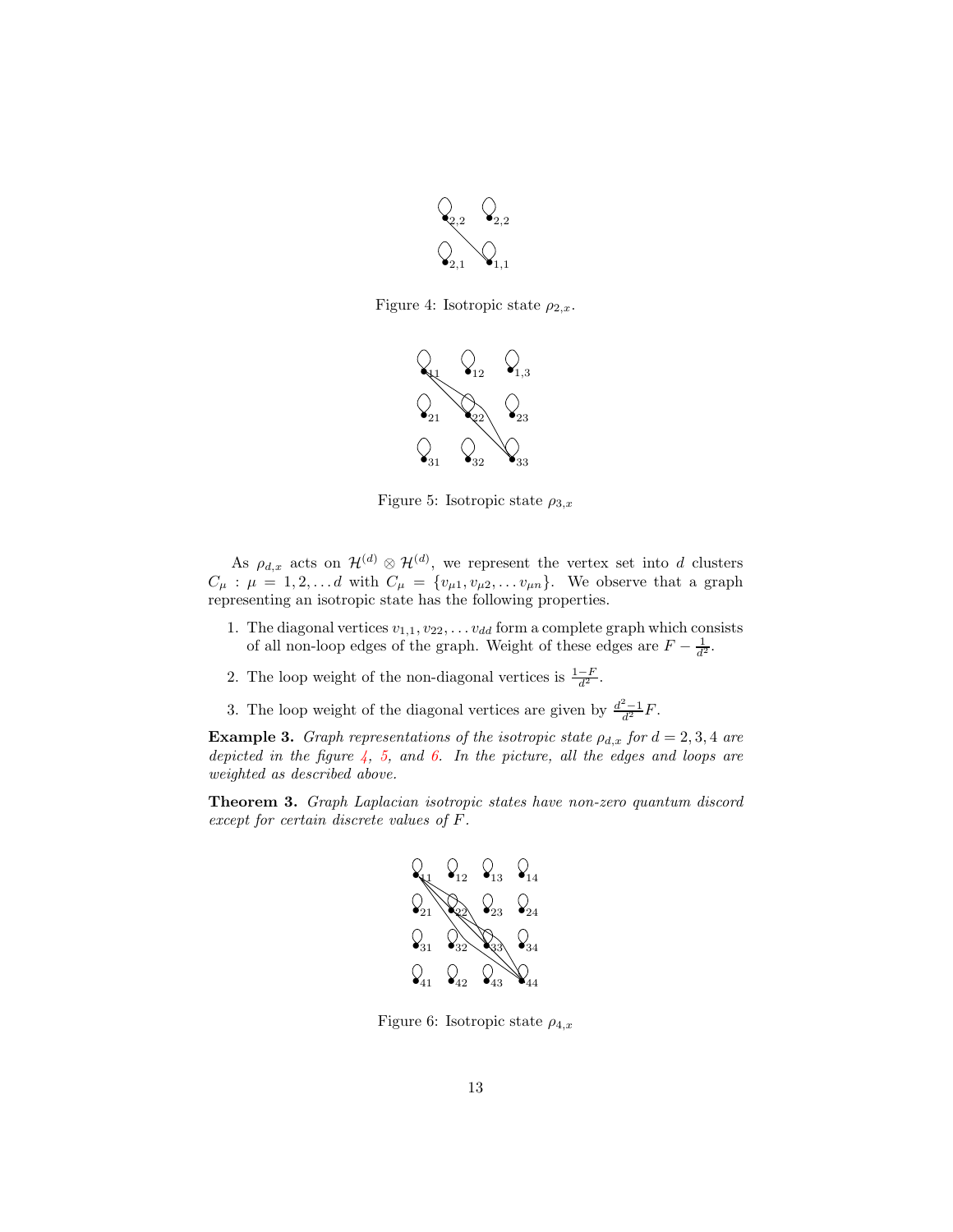

Figure 7: Subgraph  $\langle C_1, C_2 \rangle$  of  $\rho_{3,x}$  depicted in the figure 5

*Proof.* From the graph structure of the state  $\rho$ , Eq. (25), we see that the family of subgraphs  $\{\langle C_\mu, C_\nu \rangle\}$  do not satisfy the commutativity and normality criterion, except some specific edge weights.

As an example consider the subgraph  $\langle C_1, C_2 \rangle$  of the graph  $\rho_{3,x}$  depicted in the figure 7. The subgraph  $\langle C_1, C_2 \rangle$  also breaks the normality condition for all non-zero edge weights due to reasons similar to those stated in theorem 2.

Thus, we may conclude that graph Laplacian isotropic states have non-zero □ quantum discord except for some specific values of F.

#### 4.4 X state

The X-state is well known in quantum information theory due to the specific structure of its density matrix. Discord of some classes of 2-qubit  $X$ -states have been studied in the literature [29, 30]. Here, we consider graph Laplacian (definition 1) X-states acting on  $\mathcal{H}^{(m)} \otimes \mathcal{H}^{(n)}$ . Hence, as before the vertex set of the corresponding digraph has m clusters  $C_{\mu}$ ,  $\mu = 1, 2, \ldots m$ , each containing n vertices. The distribution of the non-zero elements in the density matrices suggest that the edge set has the following combinatorial characteristics:

- 1. If the bipartite subgraph  $\langle C_\mu, C_\nu \rangle$  is non-empty then all the edges are of the form  $(v_{\mu k}, v_{\nu(n+1-k)})$  for  $k = 1, 2, ..., n$ .
- 2. There is only one non-empty subgraph  $\langle C_{\alpha} \rangle$  with edges of the form  $(v_{\alpha k}, v_{\alpha(n+1-k)})$ for  $k = 1, 2, ..., n$ .

Conversely if the edge set of any graph follows the above two properties the corresponding quantum states will be classified as an X state.

**Example 4.** Some of the graphs of  $X$  states without edge weights and directions are depicted in the figures 8 and 9.

**Theorem 4.** A graph Laplacian X state acting on  $\mathcal{H}^{(m)} \otimes \mathcal{H}^{(n)}$  has zero quantum discord if and only if the following conditions are satisfied:

- 1. Any two non-empty subdigraphs of the form  $\langle C_\mu, C_\nu \rangle$  are equal.
- 2. Degree of the vertices of  $C_{\mu}$  will fulfil  $d_{\mu i} = d_{\mu(n+1-i)}$  for  $i = 1, 2, \ldots n$ .

*Proof.* Recall that if two subdigraphs  $\langle C_u, C_v \rangle$  and  $\langle C_\alpha, C_\beta \rangle$  are equal, then the commutativity condition is satisfied. Also, if any one of them is empty, the commutativity condition is again satisfied. Now we consider the subgraphs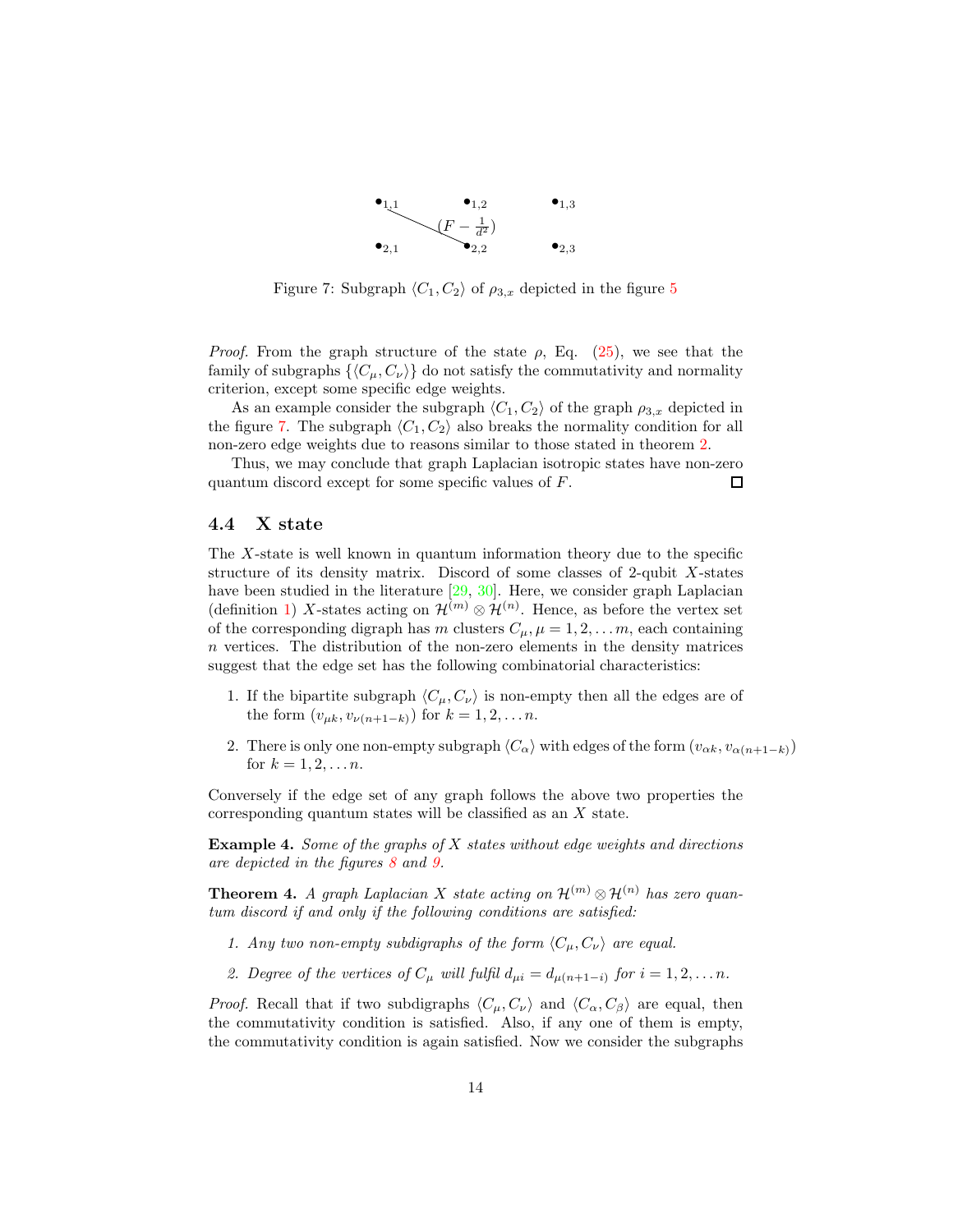

Figure 8: X state acting on  $\mathcal{H}^3 \otimes \mathcal{H}^3$ .



Figure 9: X state acting on  $\mathcal{H}^3 \otimes \mathcal{H}^4$ .

 $\langle C_\mu, C_\nu \rangle$  and  $\langle C_\alpha \rangle$ . When any one of them is an empty graph the commutativity condition is satisfied trivially. There is only one non-empty subgraph of the form  $\langle C_{\alpha} \rangle$ . Using corollary 1 we may verify that the non-empty graphs  $\langle C_{\mu}, C_{\nu} \rangle$  and  $\langle C_{\alpha} \rangle$  are commutative. Also using lemma 3 we can show that subgraphs  $\langle C_{\mu}, C_{\nu} \rangle$ and  $\langle C_{\alpha} \rangle$  satisfy the conditions for being normal. Last, we shall check the degree condition,

$$
w(v_{\mu i}, v_{\nu j})(d_{\alpha i} - d_{\alpha j}) = 0.
$$
 (27)

As  $\langle C_\mu, C_\nu \rangle$  is non-empty, we have  $w(v_{\mu i}, v_{\mu(n+1-i)}) \neq 0$  for some  $i = 1, 2, \ldots n$ . For those specific values of  $i$  we have,

$$
w(v_{\mu i}, v_{\nu(n+1-i)})(d_{\alpha i} - d_{\alpha(n+1-i)}) = 0.
$$
 (28)

 $\Box$ As  $w(v_{\mu i}, v_{\nu(n+1-i)}) \neq 0$ , we have  $d_{\alpha i} = d_{\alpha(n+1-i)}$  for  $i = 1, 2, ..., n$ .

Example 5. Consider the following graph:



Edge weight  $w(v_{11}, v_{13}) = 2$  and for the other two edges, weight is 1. Here number of clusters  $m = 2$  and number of vertices in each cluster  $n = 3$ . The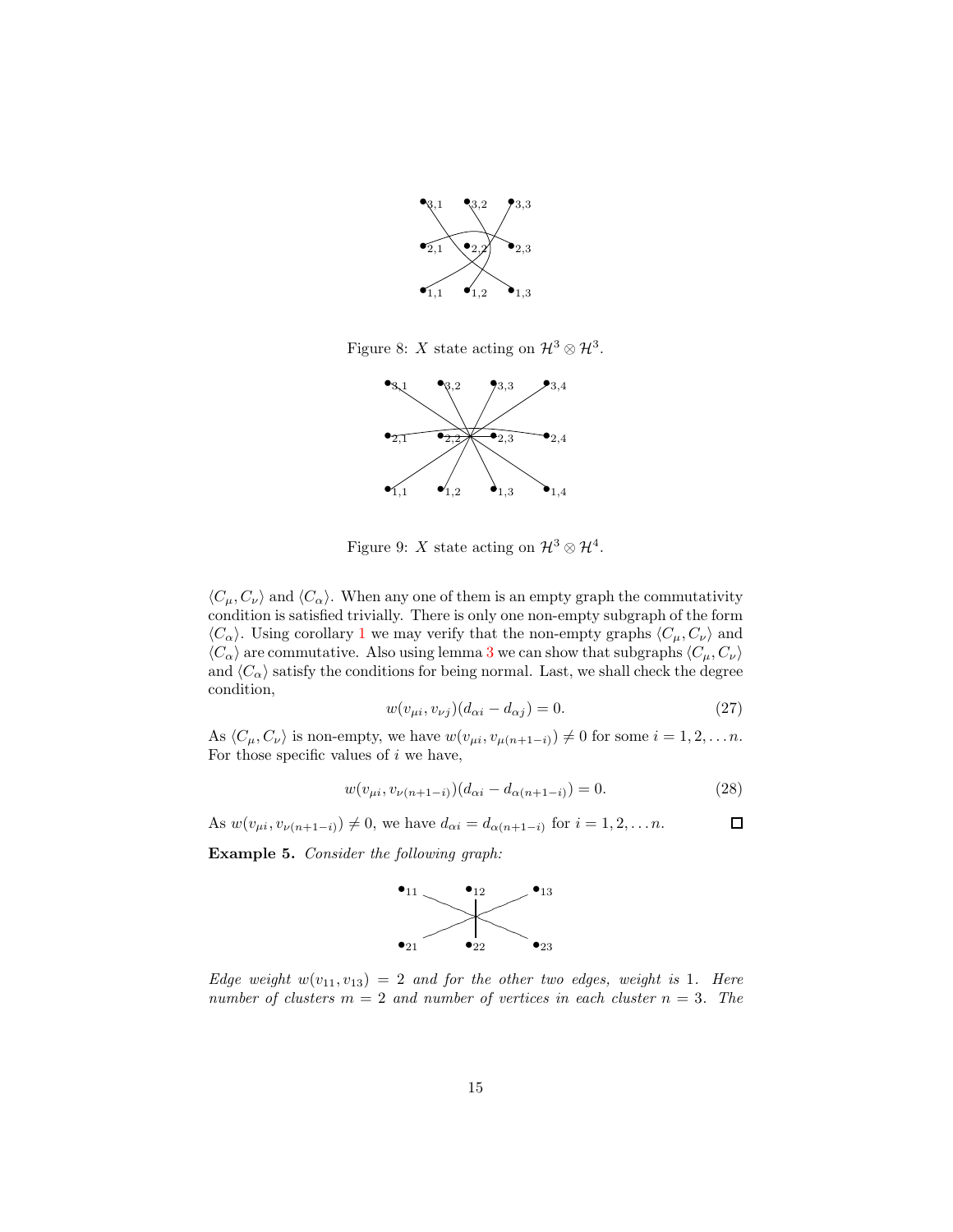corresponding quantum state is given by the density matrix,

$$
\rho(G) = \frac{1}{8} \begin{bmatrix} 2 & 0 & 0 & 0 & 0 & 2 \\ 0 & 1 & 0 & 0 & 1 & 0 \\ 0 & 0 & 1 & 1 & 0 & 0 \\ 0 & 0 & 1 & 1 & 0 & 0 \\ 0 & 1 & 0 & 0 & 1 & 0 \\ 2 & 0 & 0 & 0 & 0 & 2 \end{bmatrix},
$$
\n(29)

which lies in  $\mathcal{H}^{(2)} \otimes \mathcal{H}^{(3)}$ . Degree of the vertices are:  $d(v_{11}) = 2, d(v_{12}) =$  $1, d(v_{13}) = 1, d(v_{11}) = 1, d(v_{22}) = 1, d(v_{23}) = 2.$  According to the second condition of the above theorem, for zero discord  $d(v_{11}) = d(v_{13})$  which is not fulfilled in this case. Hence, the corresponding quantum state has non-zero discord.

In general the density matrix of a two-qubit  $X$  state is given by,

$$
\rho = \begin{bmatrix} \rho_{11} & 0 & 0 & \rho_{14} \\ 0 & \rho_{22} & \rho_{23} & 0 \\ 0 & \rho_{32} & \rho_{33} & 0 \\ \rho_{41} & 0 & 0 & \rho_{44} \end{bmatrix} .
$$
 (30)

It must be a Hermitian, positive semidefinite, trace one matrix. To satisfy Hermiticity,  $\rho_{41} = \overline{\rho_{14}}, \rho_{32} = \overline{\rho_{23}}$  and  $\rho_{ii}$  are real for all *i*. The positivity condition requires that  $\rho_{22}\rho_{33} \geq |\rho_{23}|^2$  and  $\rho_{11}\rho_{44} \geq |\rho_{14}|^2$ . Also, for unit trace  $\sum_{i=1}^{4} \rho_{ii} = 1$ . Lemma 1 implies that  $\rho$  represents a graph Laplacian state if and only if

$$
\rho_{11} \ge |\rho_{14}|, \rho_{22} \ge |\rho_{23}|, \rho_{33} \ge |\rho_{32}| \text{ and } \rho_{44} \ge |\rho_{41}|.
$$
 (31)

A graph with four vertices distributed into two clusters, each containing two vertices represent  $\rho$  as a graph Laplacian state. Discord of the state depends on the edge distribution in the graph. For simplicity, let the graph have no loops. Then the equation  $(31)$  simplifies to

$$
\rho_{11} = |\rho_{14}|, \rho_{22} = |\rho_{23}|, \rho_{33} = |\rho_{32}|
$$
 and  $\rho_{44} = |\rho_{41}|.$  (32)

Combining this with the positivity conditions we get,

$$
\rho_{11} = |\rho_{14}| = |\rho_{41}| = \rho_{44} = a
$$
  
\n
$$
\rho_{22} = |\rho_{23}| = |\rho_{32}| = \rho_{33} = b
$$
\n(33)

for some real numbers  $a$  and  $b$ . A graph satisfying the above condition is



Here, weights of  $(v_{11}, v_{22})$  and  $(v_{12}, v_{21})$  are a and b, respectively. Degree of the vertices are given by  $d(v_{11}) = a, d(v_{12}) = b, d(v_{21}) = b$  and  $d(v_{22}) = a$ . Now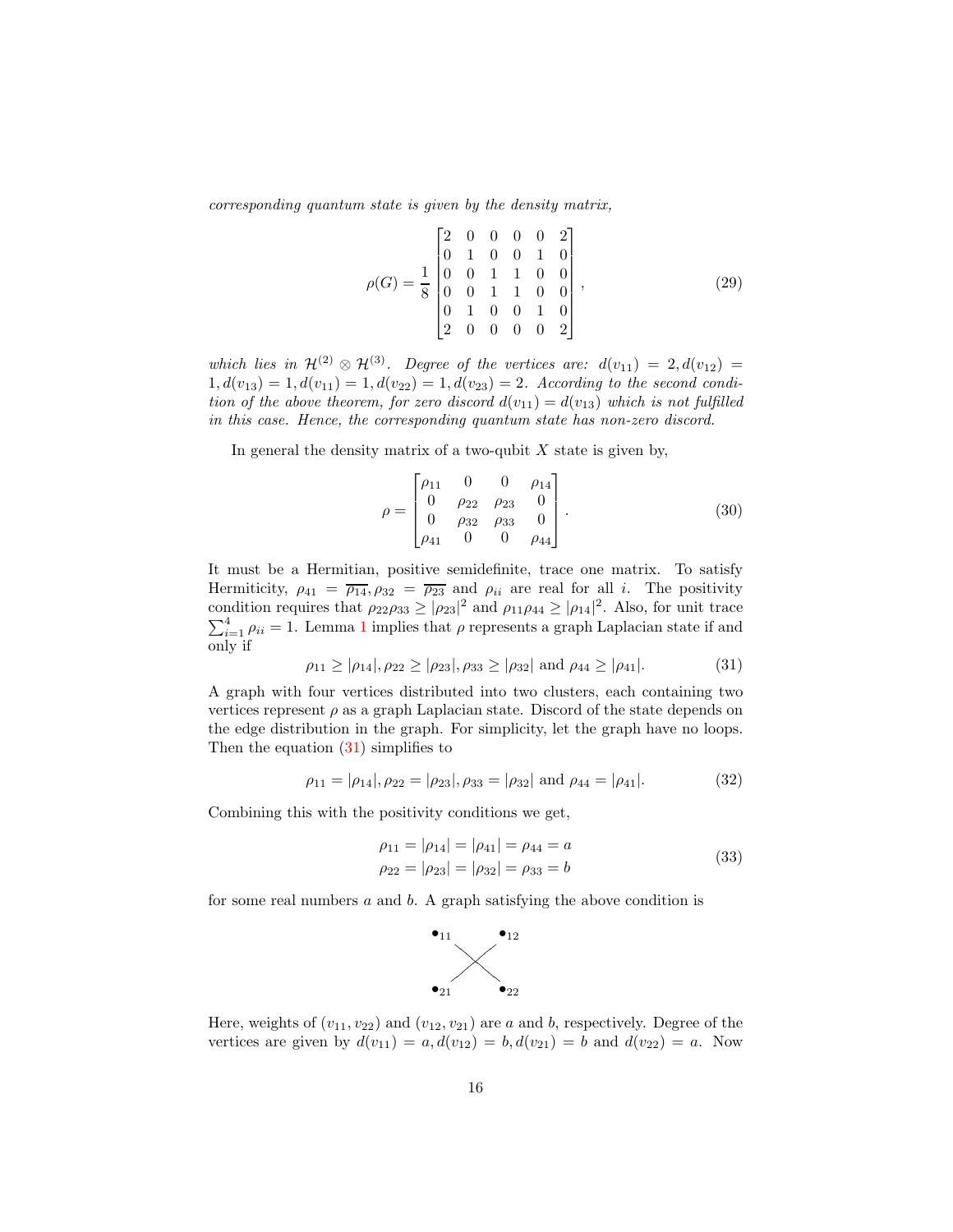by theorem 4, the corresponding quantum state has zero discord if and only if  $a = b$ . In all other cases  $\rho$  has non-zero discord. Further, we know that a two qubit X-state is entangled if and only if either  $\rho_{22}\rho_{33} < |\rho_{14}|^2$  or  $\rho_{11}\rho_{44} < |\rho_{23}|^2$ . From this we can conclude that if  $a = b$  then entanglement is also zero. This coincides with the results in [29].

As an important example of the above considered general two qubit  $X$  state, we take up the two qubit Werner state, given by

$$
\rho = a \left| \psi^- \right\rangle \left\langle \psi^- \right| + \frac{1 - a}{4} I,\tag{34}
$$

where  $|\psi^{-}\rangle = \frac{1}{\sqrt{2}}$  $\frac{1}{2}(|01\rangle - |10\rangle)$  and  $0 \le a \le 1$ . The density matrix in expanded from is,

$$
\rho = \begin{bmatrix} \frac{1-a}{4} & 0 & 0 & 0\\ 0 & \frac{1+a}{4} & \frac{-a}{2} & 0\\ 0 & \frac{-a}{2} & \frac{1+a}{4} & 0\\ 0 & 0 & 0 & \frac{1-a}{4} \end{bmatrix} .
$$
 (35)

As  $a \leq 1$ , clearly  $\frac{1-a}{4} \geq 0$  and  $\frac{1+a}{4} \geq \frac{a}{2}$ . Therefore,  $\rho$  represents a graph Laplacian quantum state for all values of a. The graph representing a two qubit Werner state is



including loop weight  $\frac{1-a}{8}$ , and edge weight  $\frac{a}{3}$ . Therefore, degree of the vertices are  $d(v_{11}) = \frac{1-a}{8}$ ,  $d(v_{12}) = \frac{1-3a}{8}$ ,  $d(v_{21}) = \frac{1-3a}{8}$  and  $d(v_{22}) = \frac{1-a}{8}$ . For zero discord, we need  $\frac{1-a}{8} = \frac{1-3a}{8}$ , which implies that  $a = 0$ . This is consistent with the results in [29].

### 4.5 Graph Laplacian quantum states corresponding to simple graphs

A simple graph G satisfies the basis assumptions stated in section 2. Given any edge  $(i, j)$  of a simple graph, the edge weight  $w(i, j) = w(j, i) = 1$ . Also, a simple graph has no loop, that is,  $(i, i) \notin E(G)$  for all vertices i. These assumptions simplify the conditions of theorem 1. A detailed description on quantum discord of graph Laplacian quantum states arising from simple graphs is available in  $[10]$ . Here we present a specific example. Consider the following graph:



It has two clusters  $C_0$  and  $C_1$ , each containing 4 vertices. Note that, there is only one bipartite subgraph  $\langle C_0, C_1 \rangle$  in the above graph. Also, degree of every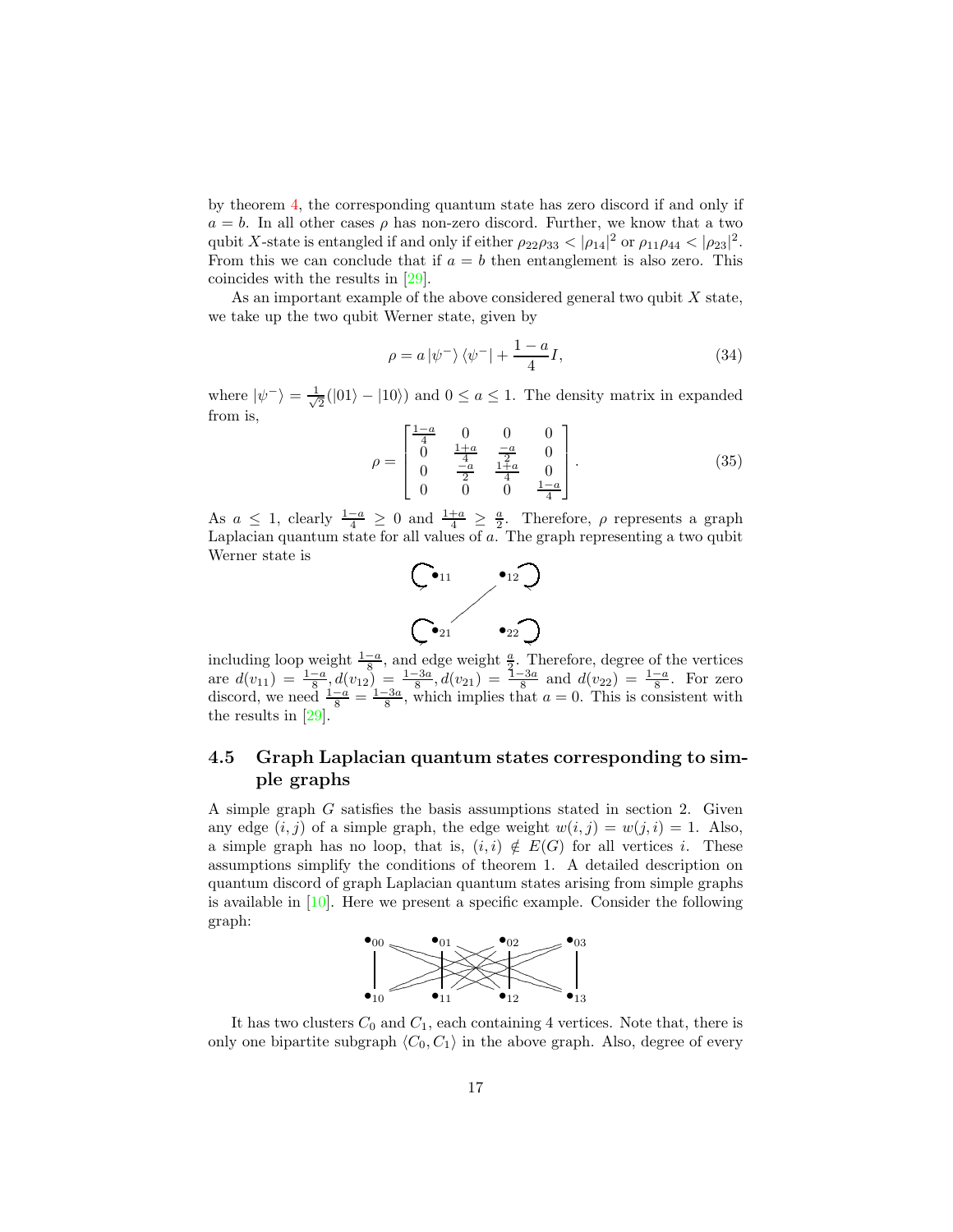vertex is three. The density matrices corresponding to this graph are:

$$
\rho_l(G) = \frac{1}{24} \begin{bmatrix} 3 & 0 & 0 & 0 & -1 & 0 & -1 & -1 \\ 0 & 3 & 0 & 0 & 0 & -1 & -1 & -1 \\ 0 & 0 & 3 & 0 & -1 & -1 & -1 & 0 \\ 0 & 0 & 0 & 3 & -1 & -1 & 0 & -1 \\ -1 & 0 & -1 & -1 & 3 & 0 & 0 & 0 \\ 0 & -1 & -1 & -1 & 0 & 3 & 0 & 0 \\ -1 & -1 & -1 & 0 & 0 & 0 & 3 & 0 \\ -1 & -1 & 0 & -1 & 0 & 0 & 0 & 3 \end{bmatrix},
$$
\n
$$
\text{and } \rho_q(G) = \frac{1}{24} \begin{bmatrix} 3 & 0 & 0 & 0 & 1 & 0 & 1 & 1 \\ 0 & 0 & 3 & 0 & 1 & 1 & 1 & 0 \\ 0 & 0 & 0 & 3 & 1 & 1 & 0 & 1 \\ 0 & 0 & 0 & 3 & 1 & 1 & 0 & 1 \\ 1 & 0 & 1 & 1 & 3 & 0 & 0 & 0 \\ 1 & 1 & 1 & 0 & 3 & 0 & 0 & 0 \\ 0 & 1 & 1 & 1 & 0 & 3 & 0 & 0 \\ 1 & 1 & 1 & 0 & 0 & 0 & 3 & 0 \\ 1 & 1 & 1 & 0 & 1 & 0 & 0 & 0 & 3 \end{bmatrix}.
$$
\n
$$
(36)
$$

This graph satisfies all the conditions of theorem 1. Therefore, the mixed quantum states corresponding to this graph have zero discord.

# 5 Conclusions

This work extends the study of quantum discord of graph Laplacian states arising from simple graphs to that of graph Laplacian states arising from weighted digraphs. This covers a wider set of quantum states, including mixed states, represented by graphs. We establish that a quantum state is a graph Laplacian state if and only if its density matrix is diagonally dominant. We study the nature of discord in a number of well known quantum states, for example, two qubit graph Laplacian states including Bell states, Werner, Isotropic, and X states. It emerges that the nature of quantum discord can be visualized graphically. All Werner and isotropic states are seen to have nonzero quantum discord, except for certain discrete values of their parameters. Also, an X state has zero discord if and only if the underlined graph follows a particular degree sequence which has been used for analysing discord of two qubit  $X$ -states. The following problems may be attempted in future:

- 1. We have shown that there are Isotropic states that are not graph Laplacian states and hence it would be worthwhile to develop graph theoretic representation of these states.
- 2. Very recently a discord based quantum cryptography has been discussed [31]. Also, there is a lot of interest in applying mixed quantum states to different tasks in quantum information [32]. These two possibilities open up the scope to design quantum cryptographic protocols based on graph Laplacian quantum states.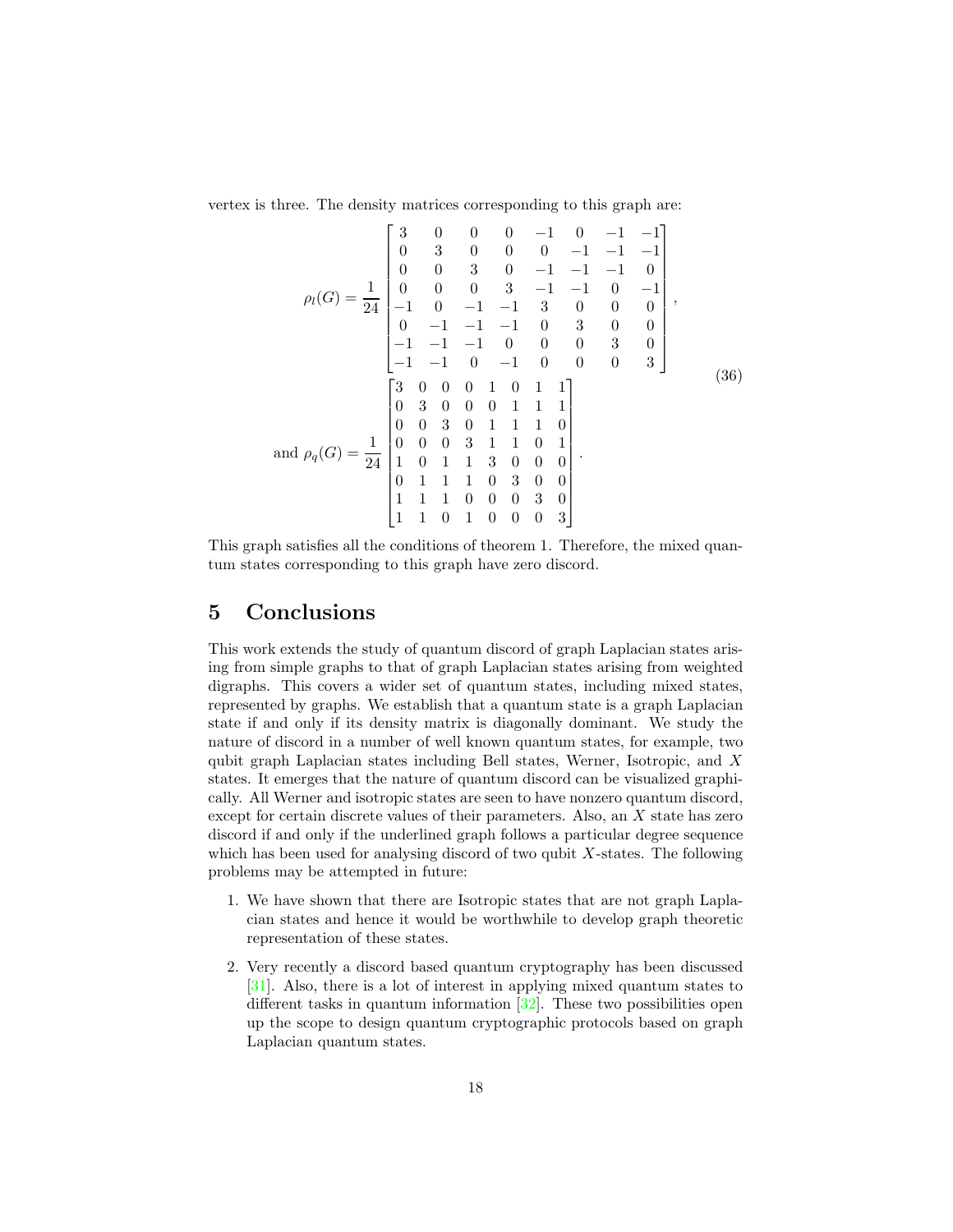- 3. In Nuclear magnetic resonance (NMR) based quantum computation use is made of pseudo-pure quantum states [33]. These are mixed states. Graph Laplacian states are also mixed in general. Constructing pseudopure states with Graph Laplacian states will be a worthwhile task in this direction.
- 4. The idea of quantum discord is further generalized when the von-Neumann entropy is replaced by Sharma-Mittal, Rényi, and Tsallis entropy  $[34]$ . Constructing a combinatorial aspect of these new discords will also be a fascinating task.

This work, which relies on the interface between graph theory and quantum mechanics would be useful for investigation of discord of a bigger class of quantum states with a corresponding pictorial description.

# Appendix

Proof of Lemma 2

*Proof.* Commutativity  $AB = BA$  holds if and only if  $(AB)_{ij} = (BA)_{ij}$  for all i, j with  $1 \le i, j \le n$ . Note that,  $a_{ik} = w(v_{\mu i}, v_{\nu k})$  and  $b_{kj} = w(v_{\alpha k}, v_{\beta j})$ . Now applying equation (12) we get,

$$
(AB)_{ij} = \sum_{k=1}^{n} a_{ik}b_{kj} = \langle a_{i*}|b_{*j}\rangle = \sum_{k} w(v_{\mu i}, v_{\nu k})w(v_{\alpha k}, v_{\beta j}) : k \in \text{nbd}(v_{\mu i}) \cap \text{nbd}(v_{\beta j}),
$$
  

$$
(BA)_{ij} = \sum_{k=1}^{n} b_{ik}a_{kj} = \langle b_{i*}|a_{*j}\rangle = \sum_{k} w(v_{\alpha i}, v_{\beta k})w(v_{\mu k}, v_{\nu j}) : k \in \text{nbd}(v_{\alpha i}) \cap \text{nbd}(v_{\nu j}).
$$
  
(37)

$$
\qquad \qquad \Box
$$

Proof of corollary 1

*Proof.* We have already justified that,  $\text{supp}(a_{i*}) = \text{nbd}_{\tilde{\Lambda}}(v_{\mu i})$  and  $\text{supp}(a_{*i}) =$  $\text{nbd}_{\tilde{A}}(v_{\mu i}),$  for all  $i = 1, 2, \ldots n$ . The matrix A commutes with B, if and only if the product  $\langle a_{i*}, b_{*j} \rangle = \langle b_{i*}, a_{*j} \rangle$  for all i, and j. Applying the symmetry of A, we get,  $\langle a_{i*}, b_{*j} \rangle = \langle a_{j*}, b_{i*} \rangle$ . Using the graph theoretic convention, we get the desired result. desired result.

Proof of corollary 2

*Proof.* The proof follows from the above Corollary by choosing  $\alpha = \beta = \nu$ .  $\Box$ 

Proof of corollary 3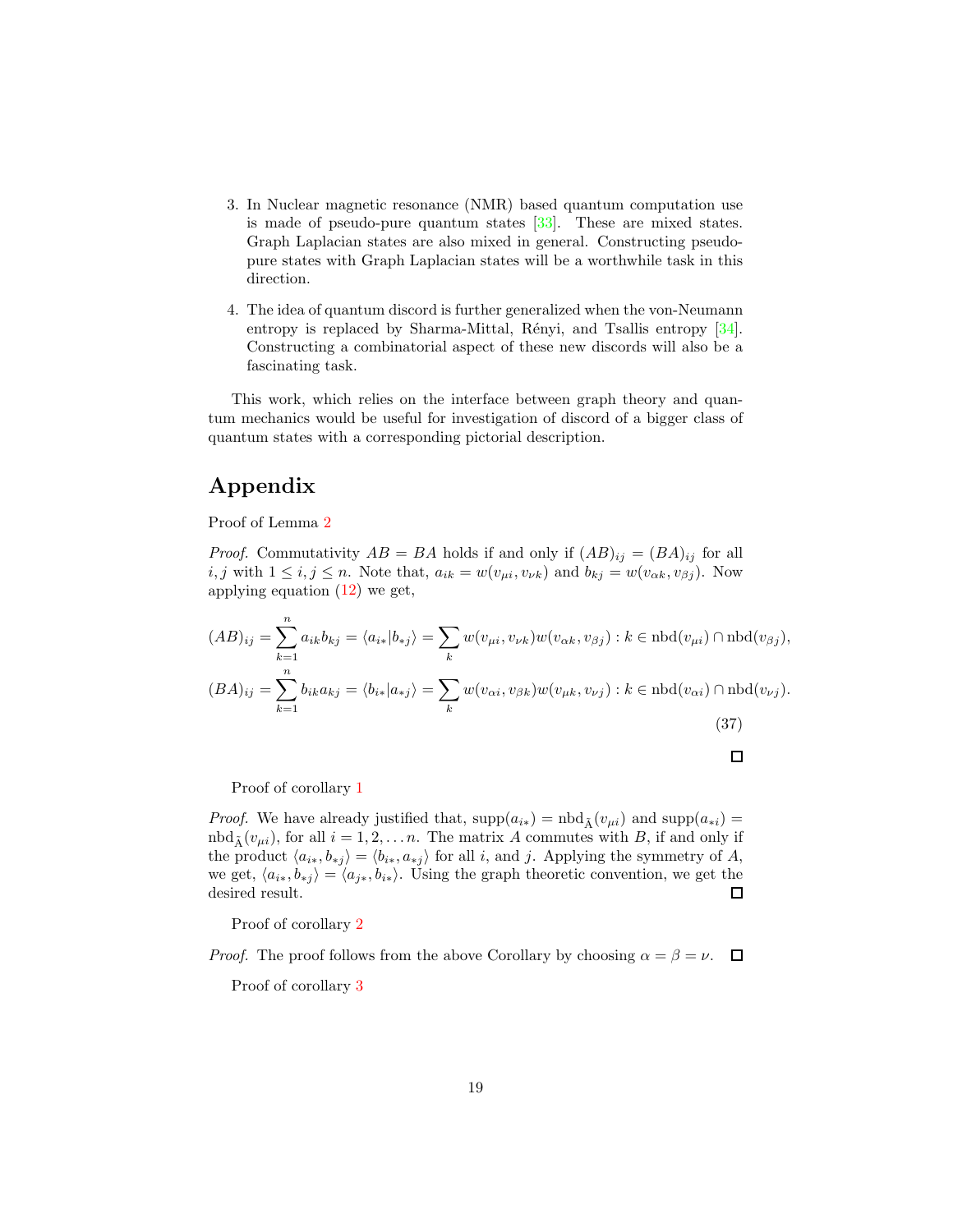*Proof.* Let  $B = (b_{ij})_{n \times n} = (a_{ji})_{n \times n} = A^{\dagger}$ . Clearly,  $b_{i*} = a_{ii}^{\dagger}$  and  $b_{*i} = a_{i*}^{\dagger}$  for all i. Note that,

$$
(AA^{\dagger})_{ij} = \sum_{k=1}^{n} a_{ik} b_{kj} = \langle a_{i*} | b_{*j} \rangle = \langle a_{i*} | a_{j*} \rangle
$$
  
= 
$$
\sum_{k} w(v_{\mu i}, v_{\nu k}) w(v_{\nu k}, v_{\mu j}) : k \in \text{nbd}(v_{\mu i}) \cap \text{nbd}(v_{\mu j}).
$$
 (38)

Similarly,  $(A^{\dagger}A)_{ij} = \sum_k w(v_{\nu i}, v_{\mu k})w(v_{\mu k}, v_{\nu j}) : k \in \text{nbd}(v_{\nu i}) \cap \text{nbd}(v_{\nu j}).$ Hence, we get the equality as stated for normality.

Proof of theorem 1

Proof. The commutativity and normality conditions follow from the lemma 2 and 3 for all non-diagonal blocks. Note that, diagonal blocks are adjacency matrices of  $\langle C_\mu \rangle$  which are Hermitian, hence normal. The degree condition includes all diagonal blocks in this family.

First we consider commutativity of two diagonal blocks,

$$
\frac{1}{d}(D_{\mu} \pm A_{\mu\mu})\frac{1}{d}(D_{\nu} \pm A_{\nu\nu}) = \frac{1}{d}(D_{\nu} \pm A_{\nu\nu})\frac{1}{d}(D_{\mu} \pm A_{\mu\mu})
$$
\n
$$
\Rightarrow D_{\mu}D_{\nu} \pm D_{\mu}A_{\nu\nu} \pm A_{\mu\mu}D_{\nu} + A_{\mu\mu}A_{\nu\nu} = D_{\nu}D_{\mu} \pm D_{\nu}A_{\mu\mu} \pm A_{\nu\nu}D_{\mu} + A_{\nu\nu}A_{\mu\mu}
$$
\n
$$
\Rightarrow (A_{\mu\mu}A_{\nu\nu} - A_{\nu\nu}A_{\mu\mu}) \pm (D_{\mu}A_{\nu\nu} - A_{\nu\nu}D_{\mu}) \pm (A_{\mu\mu}D_{\nu} - D_{\nu}A_{\mu\mu}) = 0
$$
\n
$$
\Rightarrow (A_{\mu\mu}A_{\nu\nu} - A_{\nu\nu}A_{\mu\mu})_{ij} \pm (D_{\mu}A_{\nu\nu} - A_{\nu\nu}D_{\mu})_{ij} \pm (A_{\mu\mu}D_{\nu} - D_{\nu}A_{\mu\mu})_{ij} = 0.
$$
\n(39)

In terms of graphical parameters we may write,

$$
(D_{\mu}A_{\nu\nu} - A_{\nu\nu}D_{\mu})_{ij} = d_{\mu i}(A_{\nu\nu})_{ij} - (A_{\nu\nu})_{ij}d_{\mu j} = w(v_{\nu i}, v_{\nu j})(d_{\mu i} - d_{\mu j}), \tag{40}
$$

$$
(A_{\mu\mu}D_{\nu} - D_{\nu}A_{\mu\mu})_{ij} = (A_{\mu\mu})_{ij}d_{\nu j} - d_{\nu i}(A_{\nu\nu})_{ij} = w(v_{\mu i}, v_{\mu j})(d_{\nu j} - d_{\nu i}). \tag{41}
$$

Also from the corollary 2,

$$
(A_{\mu\mu}A_{\nu\nu} - A_{\nu\nu}A_{\mu\mu})_{ij} = \sum_{k \in \text{nbd}(v_{\mu i}) \cap \text{nbd}(v_{\nu j})} w(v_{\mu i}, v_{\mu k})w(v_{\nu k}, v_{\nu j}) - \sum_{k \in \text{nbd}(v_{\nu i}) \cap \text{nbd}(v_{\mu j})} w(v_{\nu i}, v_{\nu k})w(v_{\mu k}, v_{\mu j}).
$$
\n(42)

Thus for commutativity of diagonal blocks the following degree condition need to be satisfied,

$$
\sum_{k \in \text{nbd}(v_{\mu i}) \cap \text{nbd}(v_{\nu j})} w(v_{\mu i}, v_{\mu k}) w(v_{\nu k}, v_{\nu j}) - \sum_{k \in \text{nbd}(v_{\nu i}) \cap \text{nbd}(v_{\mu j})} w(v_{\nu i}, v_{\nu k}) w(v_{\mu k}, v_{\mu j})
$$
  

$$
\pm [w(v_{\nu i}, v_{\nu j})(d_{\mu i} - d_{\mu j}) + w(v_{\mu i}, v_{\mu j})(d_{\nu j} - d_{\nu i})] = 0.
$$
\n(43)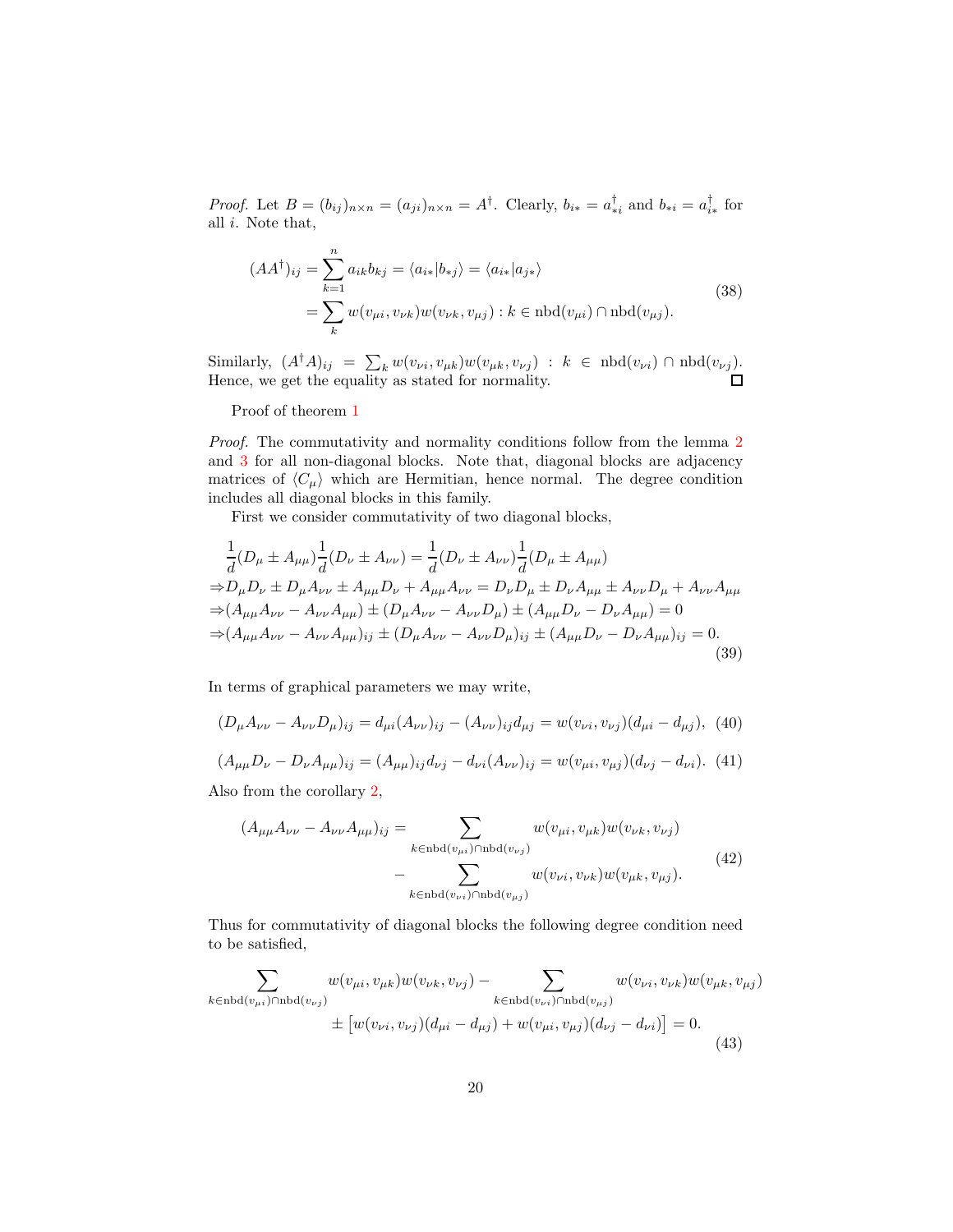We consider + for  $\rho_q(G)$  and – for  $\rho_l(G)$  in the above equation.

Now we consider commutativity of a diagonal and a non-diagonal block.

$$
\frac{1}{d}(D_{\mu} \pm A_{\mu\mu})\frac{\pm 1}{d}A_{\alpha\beta} = \frac{\pm 1}{d}A_{\alpha\beta}\frac{1}{d}(D_{\mu} \pm A_{\mu\mu})
$$
\n
$$
\Rightarrow D_{\mu}A_{\alpha\beta} \pm A_{\mu\mu}A_{\alpha\beta} = A_{\alpha\beta}D_{\mu} \pm A_{\alpha\beta}A_{\mu\mu}.
$$
\n(44)

Rearranging the terms we get the equation,

$$
(D_{\mu}A_{\alpha\beta} - A_{\alpha\beta}D_{\mu}) \pm (A_{\mu\mu}A_{\alpha\beta} - A_{\alpha\beta}A_{\mu\mu}) = 0.
$$
 (45)

The above equation holds if for all  $i, j$  with  $1 \leq i, j \leq n$ ,

$$
(D_{\mu}A_{\alpha\beta})_{ij} - (A_{\alpha\beta}D_{\mu})_{ij} \pm \{(A_{\mu\mu}A_{\alpha\beta})_{ij} - (A_{\alpha\beta}A_{\mu\mu})_{ij}\} = 0
$$
  
\n
$$
\Rightarrow d_{\mu i}(A_{\alpha\beta})_{ij} - (A_{\alpha\beta})_{ij}d_{\mu j} \pm \{(A_{\mu\mu}A_{\alpha\beta})_{ij} - (A_{\alpha\beta}A_{\mu\mu})_{ij}\} = 0.
$$
\n(46)

Graph theoretic counterpart of  $(A_{\mu\mu}A_{\alpha\beta} - A_{\alpha\beta}A_{\mu\mu})$  follows from the corollary 1. Thus,

$$
(A_{\mu\mu}A_{\alpha\beta})_{ij} - (A_{\alpha\beta}A_{\mu\mu})_{ij} = \sum_{k \in \text{nbd}(v_{\mu i}) \cap \text{nbd}(v_{\beta j})} w(v_{\mu i}, v_{\mu k})w(v_{\alpha k}, v_{\beta j})
$$

$$
- \sum_{k \in \text{nbd}(v_{\alpha i}) \cap \text{nbd}(v_{\mu j})} w(v_{\alpha i}, v_{\beta k})w(v_{\mu k}, v_{\mu j}). \tag{47}
$$

Also,

$$
d_{\mu i}(A_{\alpha\beta})_{ij} - (A_{\alpha\beta})_{ij}d_{\mu j} = w(v_{\alpha i}, v_{\beta j})(d_{\mu i} - d_{\mu j}).
$$
\n(48)

Combining the above two equations we get,

$$
w(v_{\alpha i}, v_{\beta j})(d_{\mu i} - d_{\mu j}) \pm \left[\sum_{k \in \text{nbd}(v_{\mu i}) \cap \text{nbd}(v_{\beta j})} w(v_{\mu i}, v_{\mu k}) w(v_{\alpha k}, v_{\beta j}) - \sum_{k \in \text{nbd}(v_{\alpha i}) \cap \text{nbd}(v_{\mu j})} w(v_{\alpha i}, v_{\beta k}) w(v_{\mu k}, v_{\mu j})\right] = 0.
$$
\n
$$
(49)
$$

The density matrix  $\rho(G)$  represents a zero discord quantum state if its blocks  $B_{\mu\nu}$  form a family of commuting normal matrices [35]. In the graph theoretic context,  $\rho(G)$  meets the criterion provided the above three conditions are satisfied. □

# Acknowledgement

This work was partially supported by the project Graph theoretical aspects in quantum information processing [Grant No. 25(0210)/13/EMR-II] funded by Council of Scientific and Industrial Research, New Delhi. S.D. is grateful to the Ministry of Human Resource Development, Government of India, for a doctoral fellowship. This work may be a part of his doctoral thesis.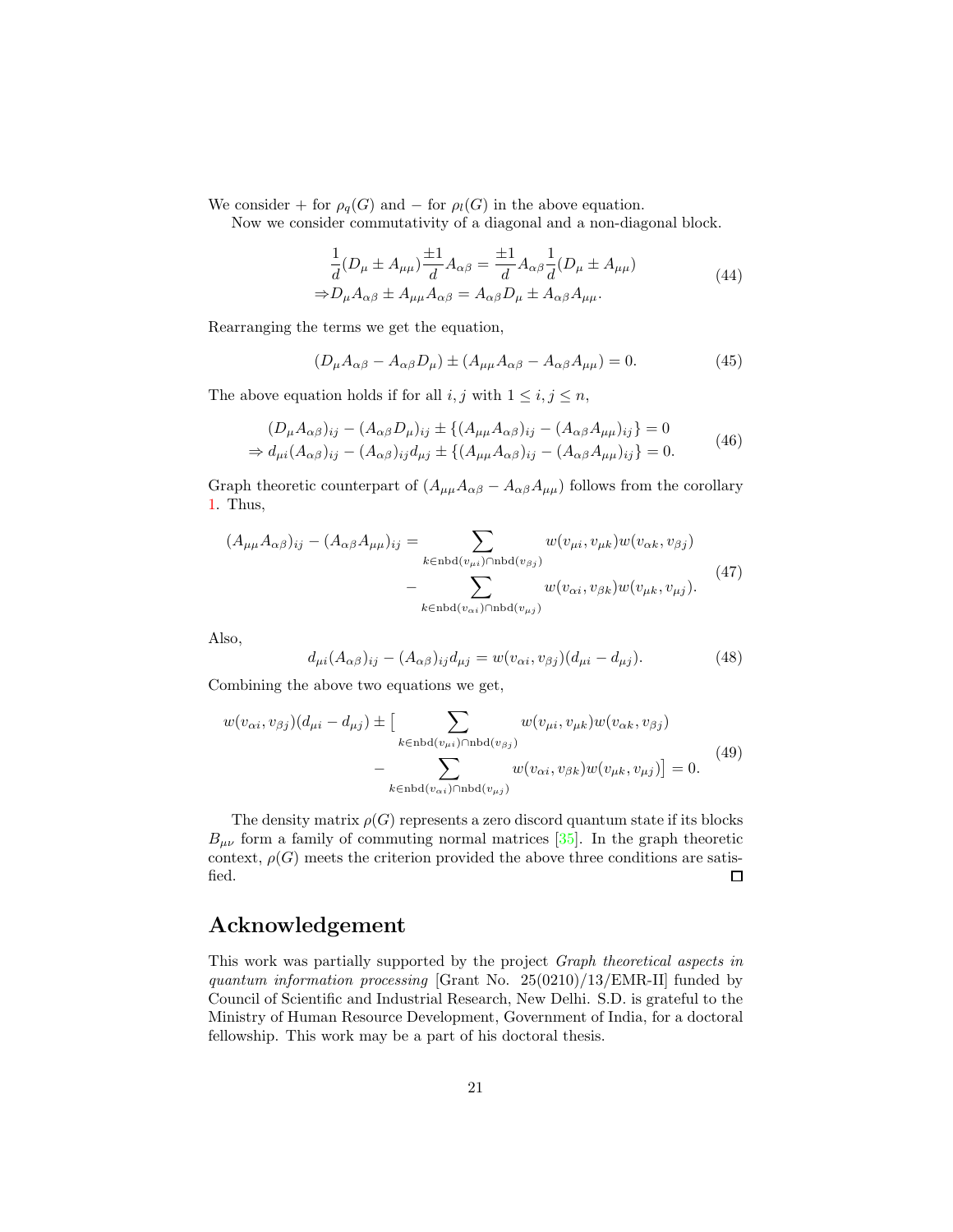# References

- [1] Samuel L Braunstein, Sibasish Ghosh, and Simone Severini. The laplacian of a graph as a density matrix: a basic combinatorial approach to separability of mixed states. Annals of Combinatorics, 10(3):291–317, 2006.
- [2] Ali Hassan, M Saif, and Pramod S Joag. A combinatorial approach to multipartite quantum systems: basic formulation. Journal of Physics A: Mathematical and Theoretical, 40(33):10251, 2007.
- [3] Supriyo Dutta, Bibhas Adhikari, and Subhashish Banerjee. A graph theoretical approach to states and unitary operations. Quantum Information Processing, 15(5):2193–2212, 2016.
- [4] Joshua Lockhart and Simone Severini. Combinatorial entanglement. arXiv preprint arXiv:1605.03564, 2016.
- [5] Abdelilah Belhaj, Adil Belhaj, Larbi Machkouri, Moulay Brahim Sedra, and Soumia Ziti. Weighted graph theory representation of quantum information inspired by lie algebras. arXiv preprint arXiv:1609.03534, 2016.
- [6] David E Simmons, Justin P Coon, and Animesh Datta. Symmetric laplacians, quantum density matrices and their von-neumann entropy. Linear Algebra and its Applications, 532:534–549, 2017.
- [7] David Simmons, Justin Coon, and Animesh Datta. The quantum theil index: Characterizing graph centralization using von neumann entropy. arXiv preprint arXiv:1707.07906, 2017.
- [8] Adil Belhaj. Multi-qubits and polyvalent singularity in type ii supestring theory. arXiv preprint arXiv:1612.09356, 2016.
- [9] Chai Wah Wu. On graphs whose laplacian matrixs multipartite separability is invariant under graph isomorphism. Discrete Mathematics, 310(21):2811– 2814, 2010.
- [10] Supriyo Dutta, Bibhas Adhikari, and Subhashish Banerjee. Quantum discord of states arising from graphs. Quantum Information Processing, 16(8):183, 2017. arXiv:1702.06360.
- [11] Bibhas Adhikari, Subhashish Banerjee, Satyabrata Adhikari, and Atul Kumar. Laplacian matrices of weighted digraphs represented as quantum states. Quantum information processing, 16(3):79, 2017. arXiv: 1205.2747.
- [12] Wojciech H Zurek. Einselection and decoherence from an information theory perspective. arXiv preprint quant-ph/0011039, 2000.
- [13] Harold Ollivier and Wojciech H Zurek. Quantum discord: a measure of the quantumness of correlations. Physical review letters, 88(1):017901, 2001.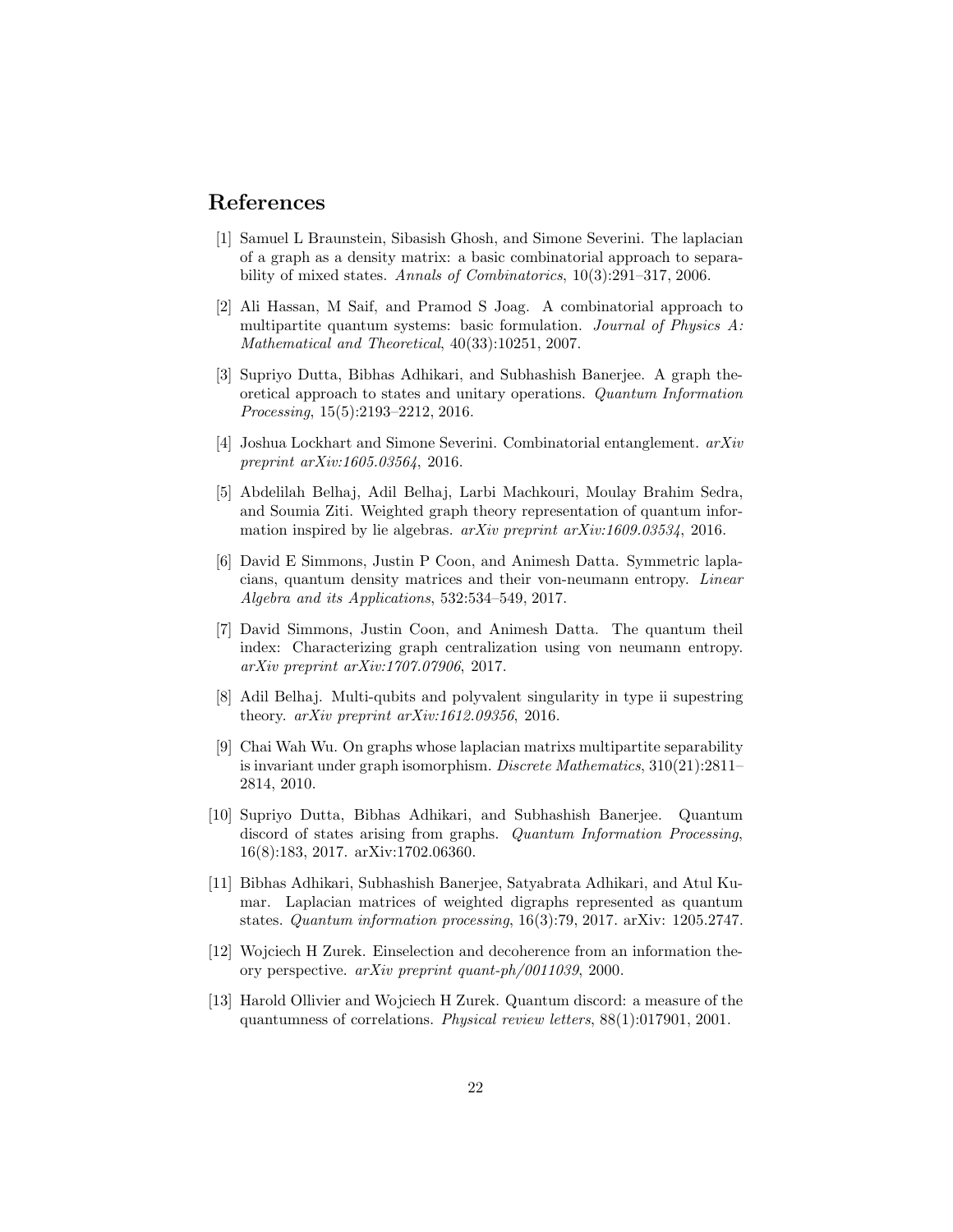- [14] Leah Henderson and Vlatko Vedral. Classical, quantum and total correlations. Journal of physics A: mathematical and general, 34(35):6899, 2001.
- [15] Satyabrata Adhikari and Subhashish Banerjee. Operational meaning of discord in terms of teleportation fidelity. Physical Review A, 86(6):062313, 2012.
- [16] Stefano Pirandola. Quantum discord as a resource for quantum cryptography. arXiv preprint arXiv:1309.2446, 2013.
- [17] Aharon Brodutch and Daniel R Terno. Why should we care about quantum discord? arXiv preprint arXiv:1608.01920, 2016.
- [18] Yichen Huang. Computing quantum discord is np-complete. New journal of physics, 16(3):033027, 2014.
- [19] Hyungjun Lim and Robert Joynt. Sudden decoherence transitions for quantum discord. Journal of Physics A: Mathematical and Theoretical, 47(13):135305, 2014.
- [20] Borivoje Dakić, Vlatko Vedral, and Časlav Brukner. Necessary and sufficient condition for nonzero quantum discord. Physical review letters, 105(19):190502, 2010.
- [21] Chai Wah Wu. Conditions for separability in generalized laplacian matrices and diagonally dominant matrices as density matrices. Physics Letters A, 351(1-2):18–22, 2006.
- [22] Supriyo Dutta, Bibhas Adhikari, Subhashish Banerjee, and R Srikanth. Bipartite separability and nonlocal quantum operations on graphs. Physical Review A, 94(1):012306, 2016.
- [23] Douglas Brent West. Introduction to graph theory, volume 2. Prentice hall Upper Saddle River, 2001.
- [24] Marek Kus´ and Ingemar Bengtsson. classical quantum states. Physical Review A, 80(2):022319, 2009.
- [25] Reinhard F Werner. Quantum states with einstein-podolsky-rosen correlations admitting a hidden-variable model. Physical Review A, 40(8):4277, 1989.
- [26] Shunlong Luo. Using measurement-induced disturbance to characterize correlations as classical or quantum. Physical Review A, 77(2):022301, 2008.
- [27] Shunlong Luo and Shuangshuang Fu. Geometric measure of quantum discord. Physical Review A, 82(3):034302, 2010.
- [28] Yu Guo. Non-commutativity measure of quantum discord. Scientific reports, 6, 2016.